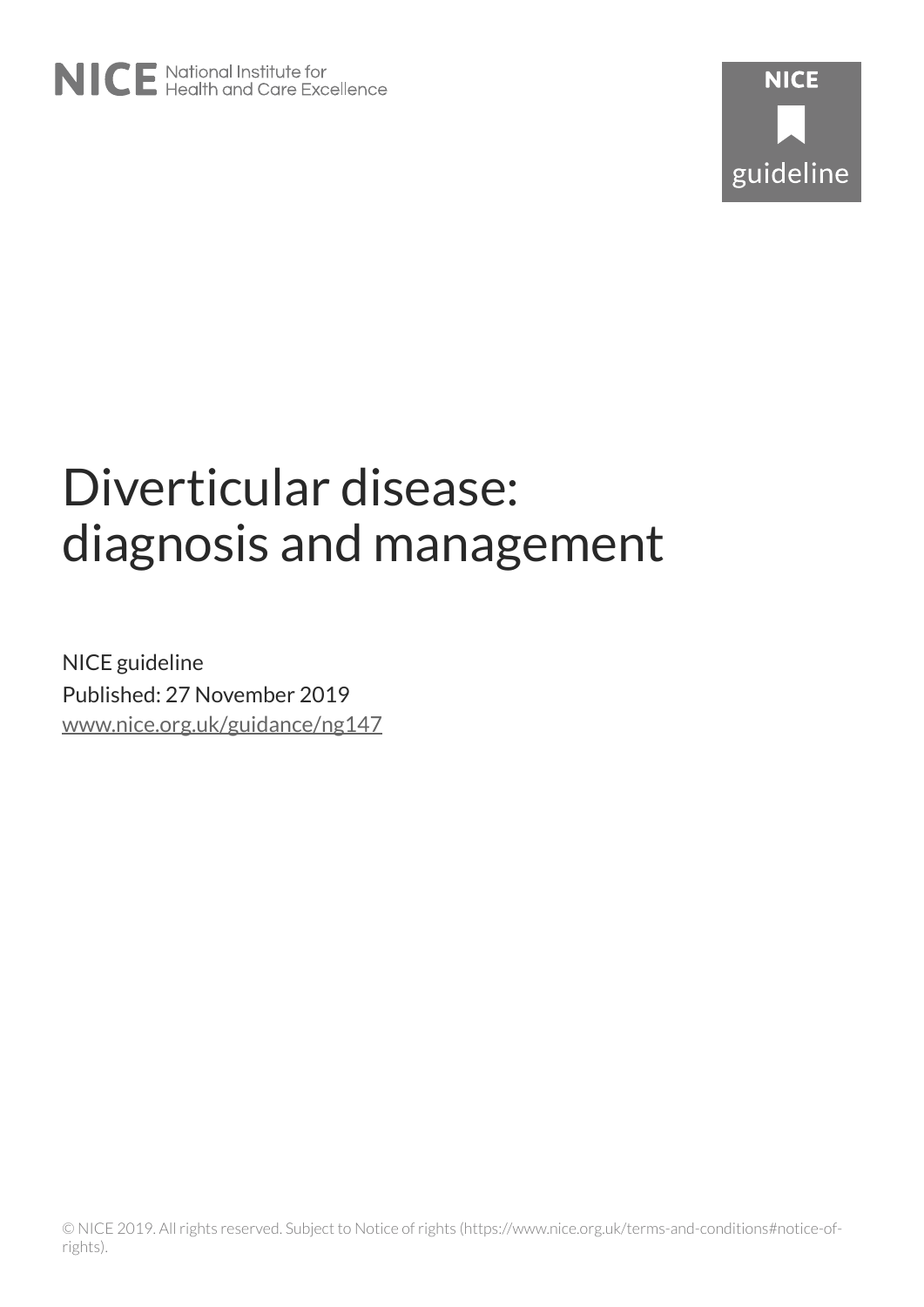# Your responsibility

The recommendations in this guideline represent the view of NICE, arrived at after careful consideration of the evidence available. When exercising their judgement, professionals and practitioners are expected to take this guideline fully into account, alongside the individual needs, preferences and values of their patients or the people using their service. It is not mandatory to apply the recommendations, and the guideline does not override the responsibility to make decisions appropriate to the circumstances of the individual, in consultation with them and their families and carers or guardian.

Local commissioners and providers of healthcare have a responsibility to enable the guideline to be applied when individual professionals and people using services wish to use it. They should do so in the context of local and national priorities for funding and developing services, and in light of their duties to have due regard to the need to eliminate unlawful discrimination, to advance equality of opportunity and to reduce health inequalities. Nothing in this guideline should be interpreted in a way that would be inconsistent with complying with those duties.

Commissioners and providers have a responsibility to promote an environmentally sustainable health and care system and should [assess and reduce the environmental impact of implementing](https://www.nice.org.uk/about/who-we-are/sustainability) [NICE recommendations](https://www.nice.org.uk/about/who-we-are/sustainability) wherever possible.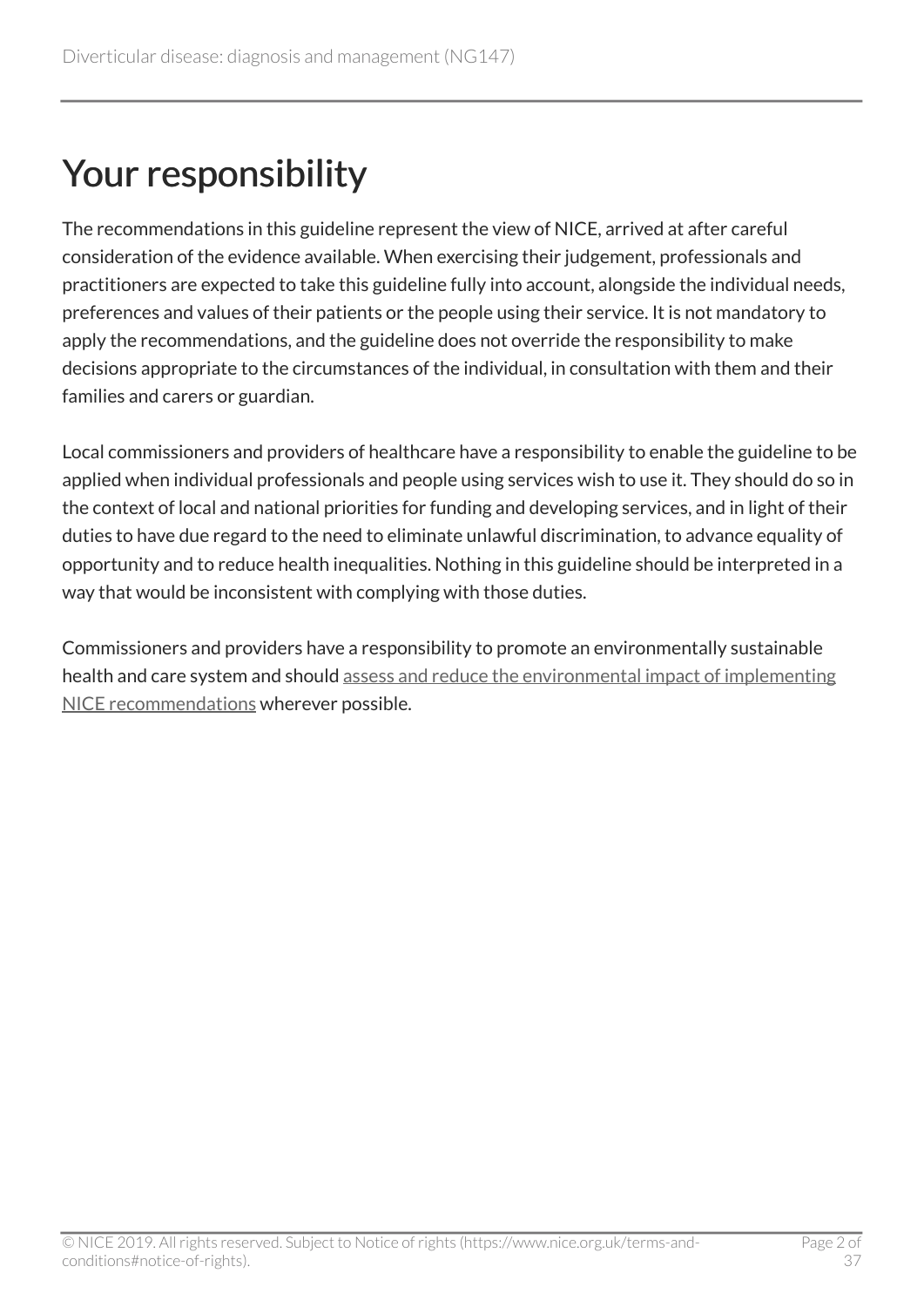# **Contents**

| 9 |
|---|
|   |
|   |
|   |
|   |
|   |
|   |
|   |
|   |
|   |
|   |
|   |
|   |
|   |
|   |
|   |
|   |
|   |
|   |
|   |
|   |
|   |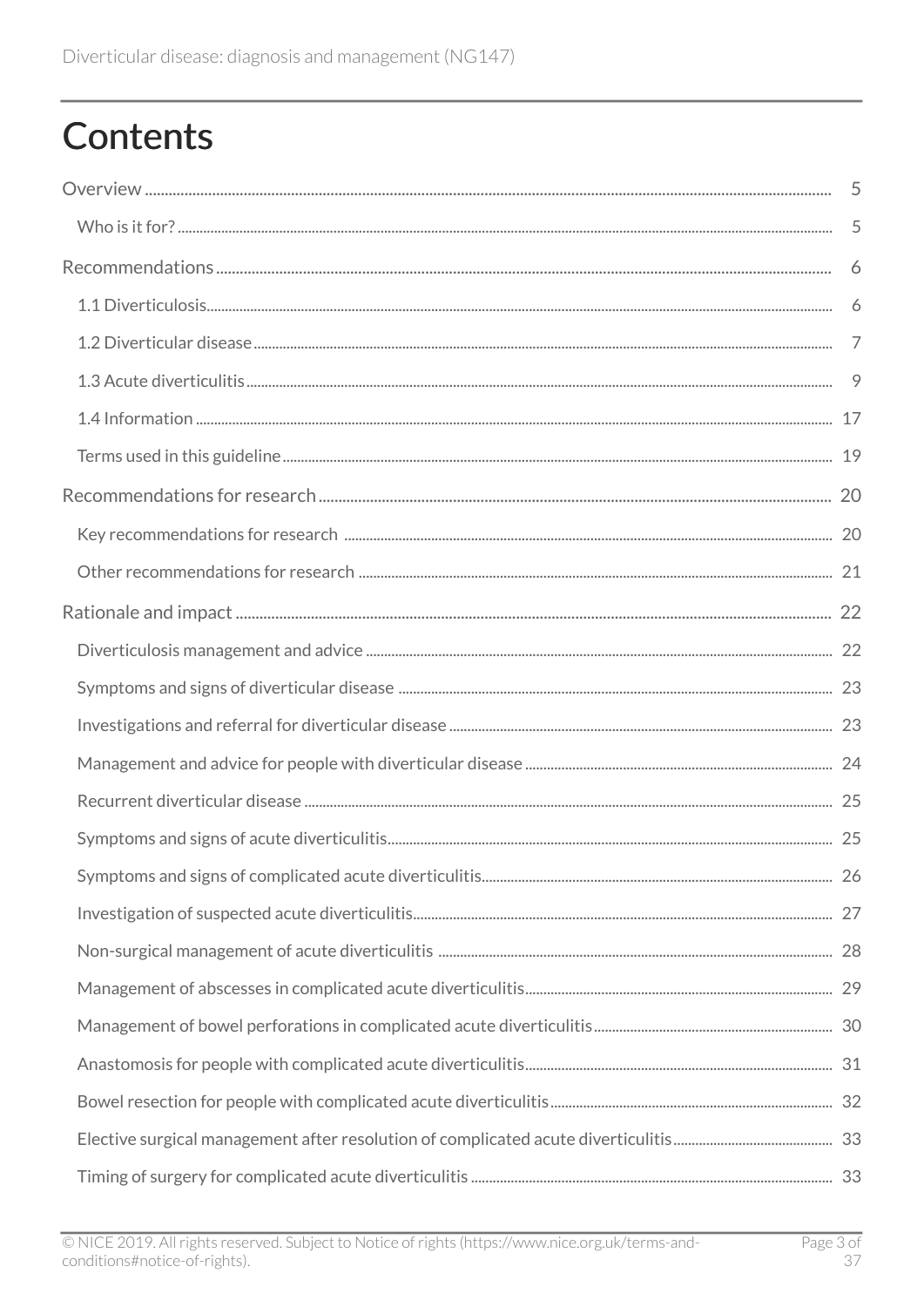| .34 |
|-----|
|     |
|     |
|     |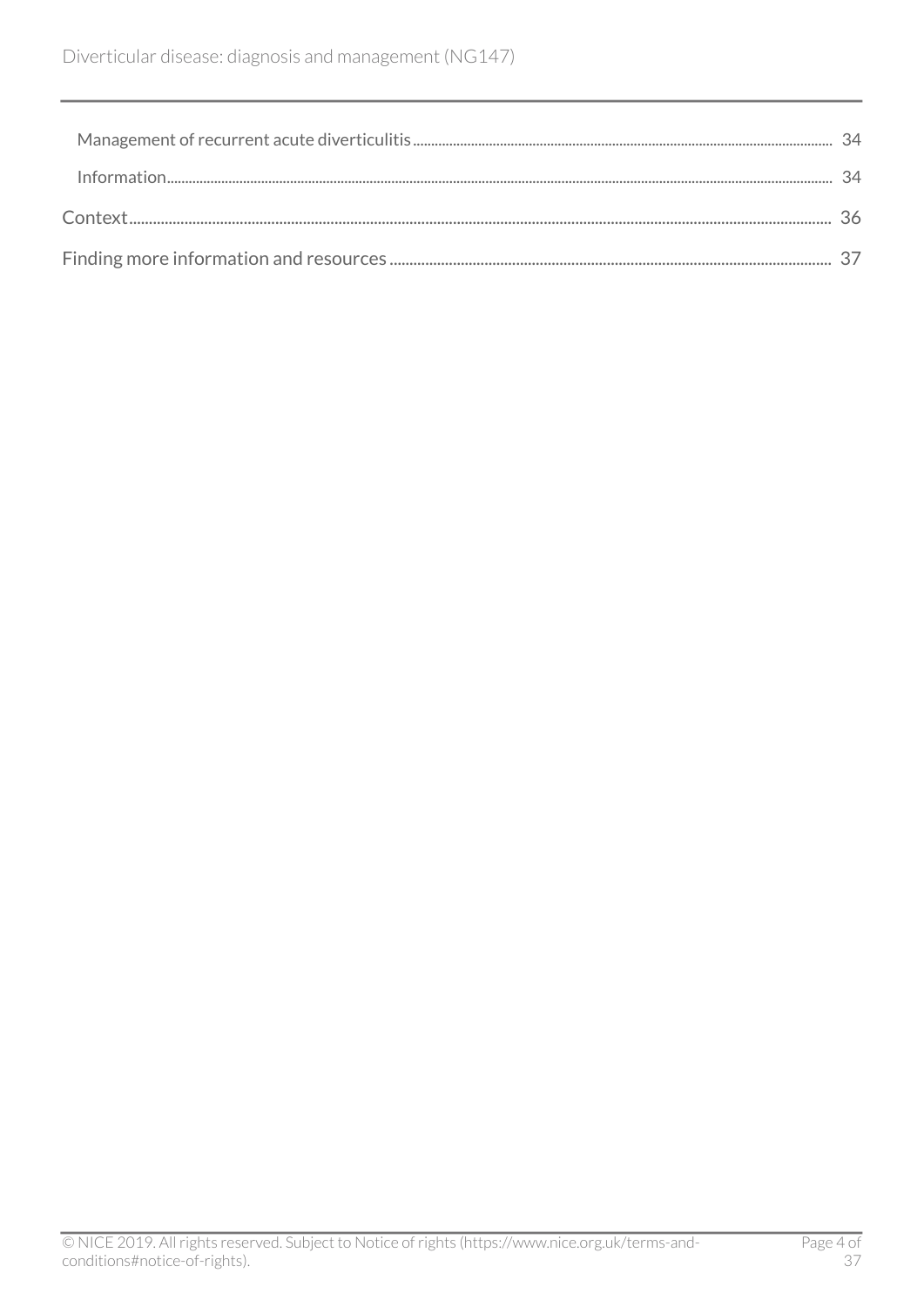# <span id="page-4-0"></span>**Overview**

This guideline covers the diagnosis and management of diverticular disease in people aged 18 years and over. It aims to improve diagnosis and care and help people get timely information and advice, including advice about symptoms and when to seek help.

## <span id="page-4-1"></span>Who is it for?

- Healthcare professionals in primary and secondary care
- People with diverticular disease, their families and carers, and the public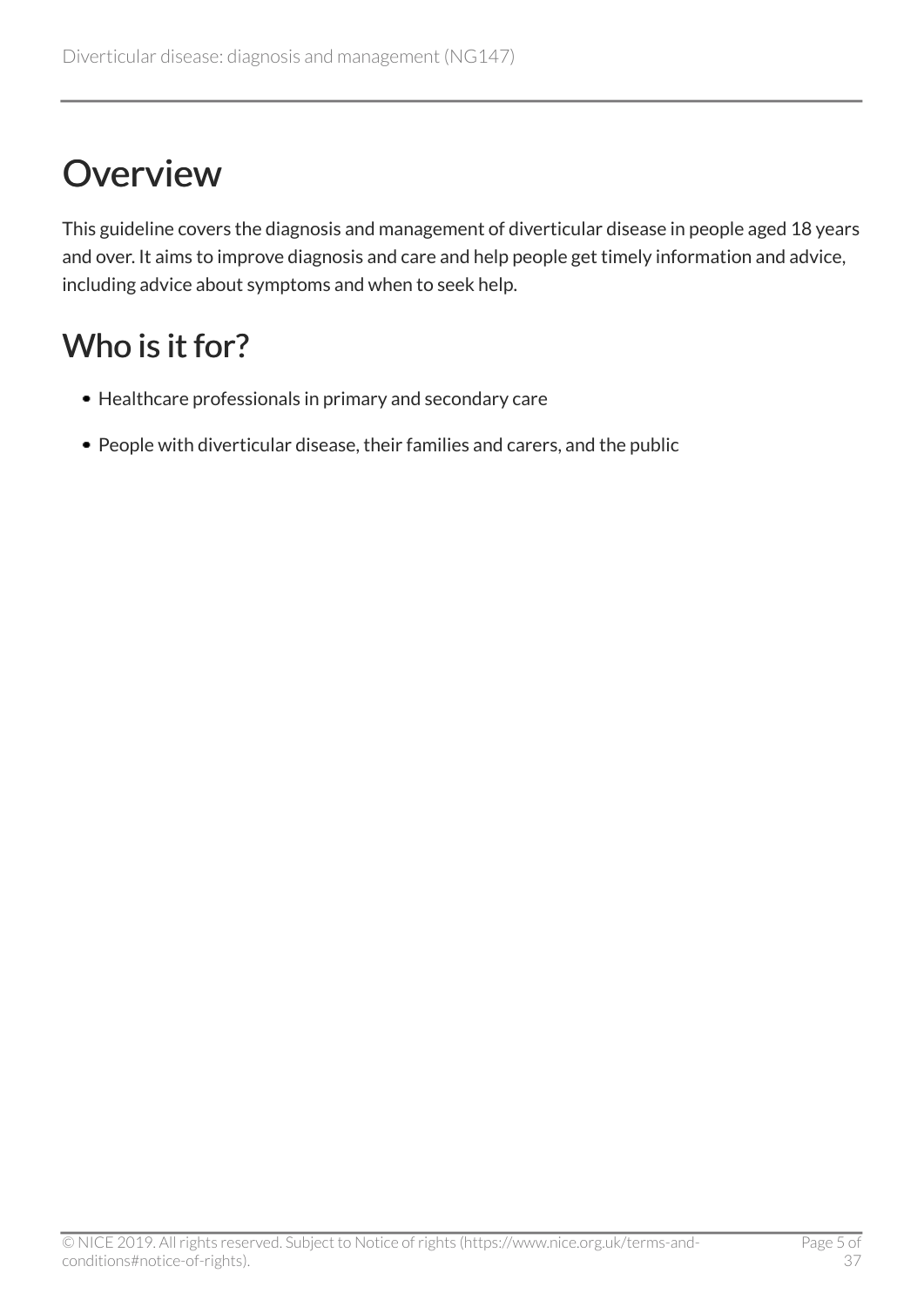# <span id="page-5-0"></span>Recommendations

People have the right to be involved in discussions and make informed decisions about their care, as described in [your care.](http://www.nice.org.uk/about/nice-communities/public-involvement/your-care)

[Making decisions using NICE guidelines](http://www.nice.org.uk/about/what-we-do/our-programmes/nice-guidance/nice-guidelines/using-NICE-guidelines-to-make-decisions) explains how we use words to show the strength (or certainty) of our recommendations, and has information about prescribing medicines (including off-label use), professional guidelines, standards and laws (including on consent and mental capacity), and safeguarding.

### <span id="page-5-1"></span>1.1 Diverticulosis

#### <span id="page-5-2"></span>Management and advice

- 1.1.1 Tell people with [diverticulosis](#page-18-1) that the condition is asymptomatic and no specific treatments are needed.
- 1.1.2 Advise people to eat a healthy, balanced diet including whole grains, fruit and vegetables. Tell them that:
	- there is no need to avoid seeds, nuts, popcorn or fruit skins
	- if they have constipation and a low-fibre diet, increasing their fibre intake gradually may minimise flatulence and bloating.
- 1.1.3 Advise people to drink adequate fluid if they are increasing their fibre intake, especially if there is a risk of dehydration.
- 1.1.4 Consider bulk-forming laxatives for people with constipation.
- 1.1.5 Tell people about the benefits of exercise, and weight loss if they are overweight or obese, and stopping smoking, in reducing the risk of developing acute diverticulitis and symptomatic disease.

To find out why the committee made the recommendations on diverticulosis management and advice and how they might affect practice, see [rationale and impact.](#page-21-1)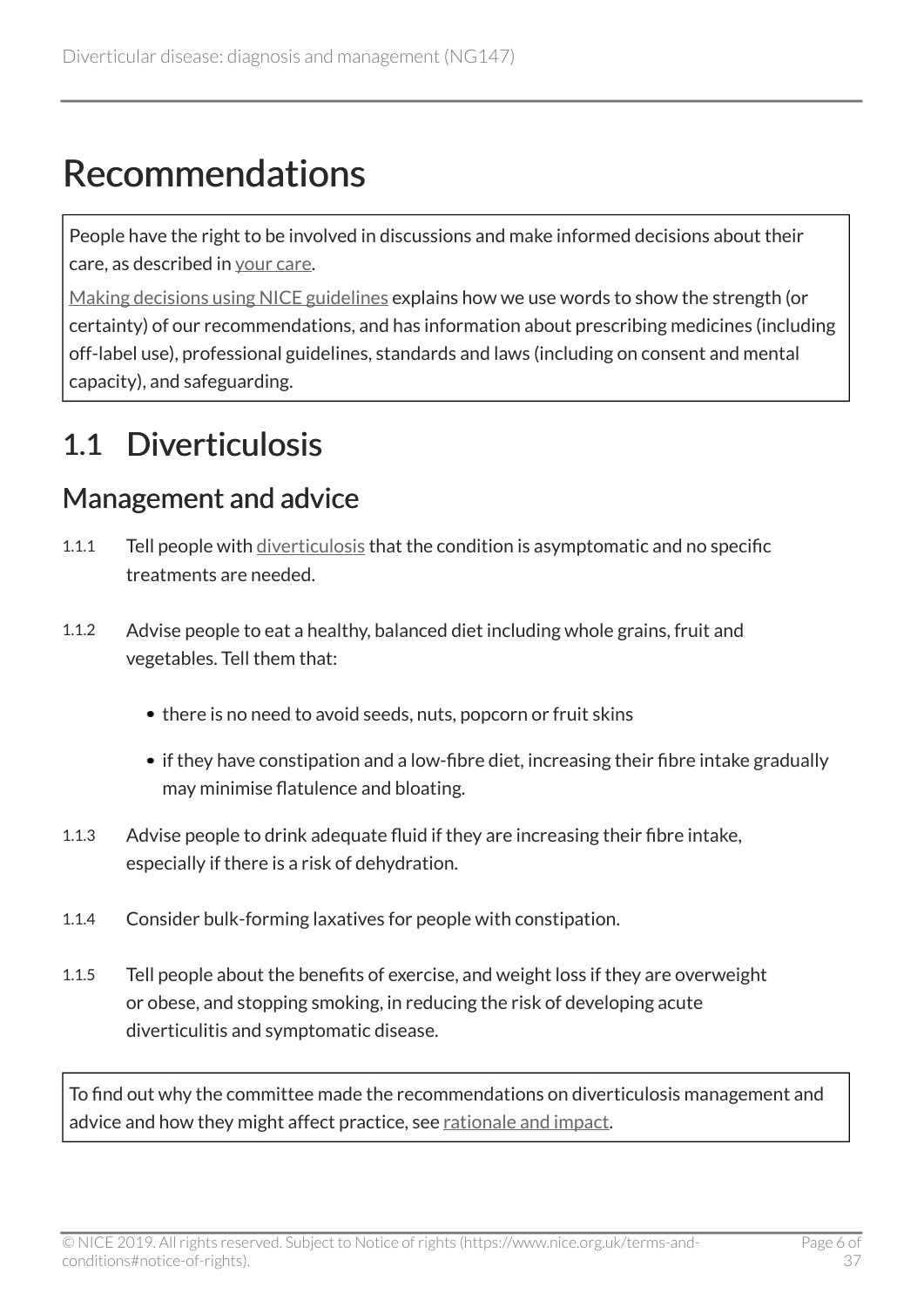## <span id="page-6-0"></span>1.2 Diverticular disease

#### <span id="page-6-1"></span>Symptoms and signs

- 1.2.1 Suspect [diverticular disease](#page-18-2) if a person presents with one or both of the following:
	- intermittent abdominal pain in the left lower quadrant with constipation, diarrhoea or occasional large rectal bleeds (the pain may be triggered by eating and relieved by the passage of stool or flatus)
	- tenderness in the left lower quadrant on abdominal examination.

Be aware that:

- in a minority of people and in people of Asian origin, pain and tenderness may be localised in the right lower quadrant
- symptoms may overlap with conditions such as irritable bowel syndrome, colitis and malignancy.

To find out why the committee made the recommendation on symptoms and signs of diverticular disease and how it might affect practice, see [rationale and impact.](#page-22-0)

#### <span id="page-6-2"></span>Investigations and referral

- 1.2.2 Do not routinely refer people with suspected [diverticular disease](#page-18-2) unless:
	- routine endoscopic and/or radiological investigations cannot be organised from primary care or
	- [colitis](#page-18-3) is suspected or
	- the person meets the criteria for a suspected cancer pathway.
- 1.2.3 If the person meets the criteria for a suspected cancer pathway, refer by this route (see [NICE's guideline on suspected cancer: recognition and referral\)](https://www.nice.org.uk/guidance/ng12).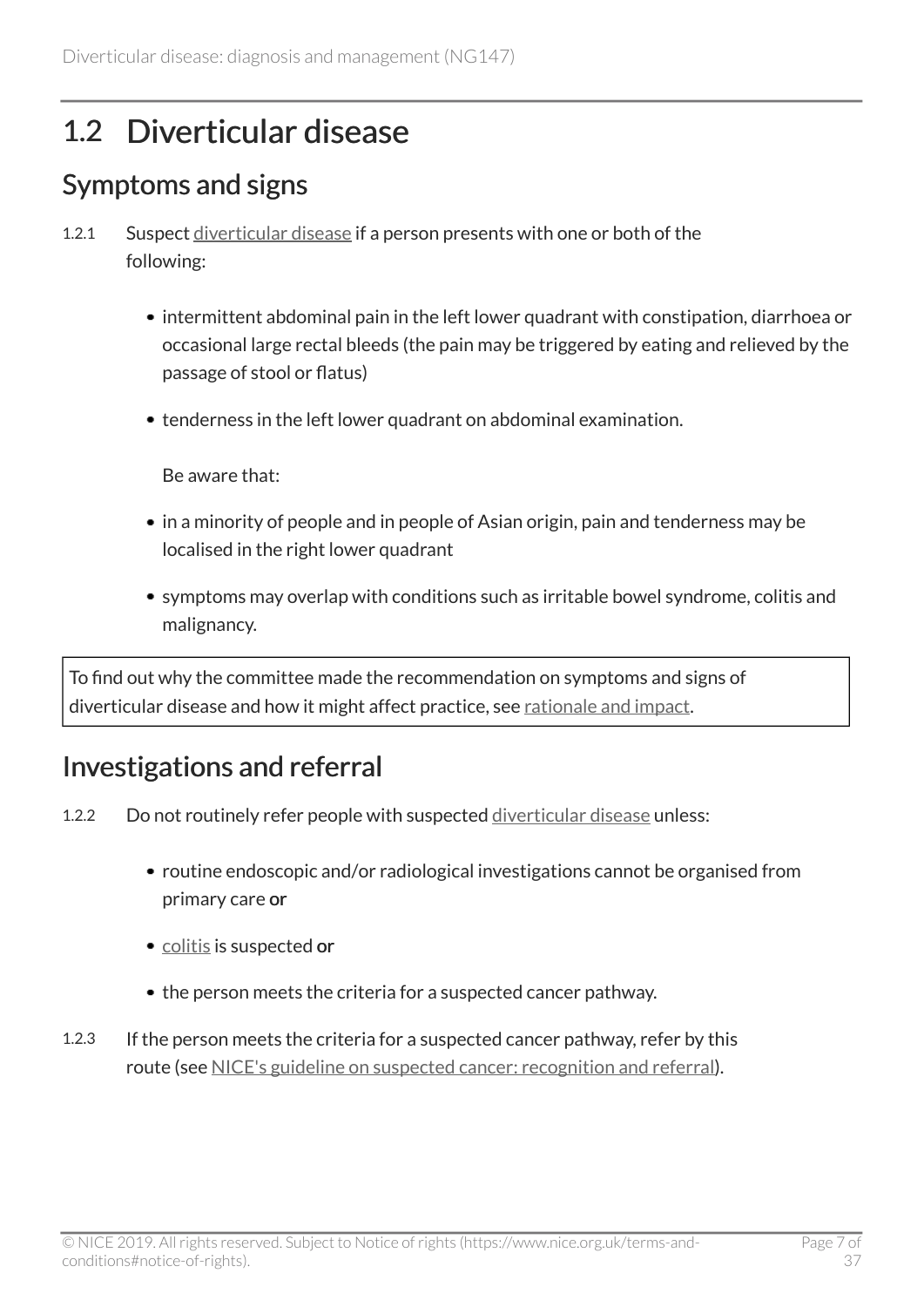To find out why the committee made the recommendations on investigations and referral for people with suspected diverticular disease and how they might affect practice, see [rationale and](#page-22-1) [impact](#page-22-1).

#### <span id="page-7-0"></span>Management and advice

- 1.2.4 Do not offer antibiotics to people with [diverticular disease.](#page-18-2)
- 1.2.5 Advise people to avoid non-steroidal anti-inflammatory drugs and opioid analgesia if possible, because they may increase the risk of diverticular perforation.
- 1.2.6 For advice on diet, fluid intake, stopping smoking, weight loss and exercise, follow the recommendations in [section 1.1 on diverticulosis](#page-5-1).
- 1.2.7 Advise people that:
	- the benefits of increasing dietary fibre may take several weeks to achieve
	- if tolerated, a high-fibre diet should be maintained for life.
- 1.2.8 Consider bulk-forming laxatives if:
	- a high-fibre diet is unacceptable to the person or it is not tolerated or
	- the person has persistent constipation or diarrhoea.
- 1.2.9 Consider simple analgesia, for example paracetamol, as needed if the person has ongoing abdominal pain.
- 1.2.10 Consider an antispasmodic if the person has abdominal cramping.
- 1.2.11 If the person has persistent symptoms or symptoms that do not respond to treatment, think about alternative causes and investigate and manage appropriately.

To find out why the committee made the recommendations on management and advice for people with diverticular disease and how they might affect practice, see [rationale and impact](#page-23-0).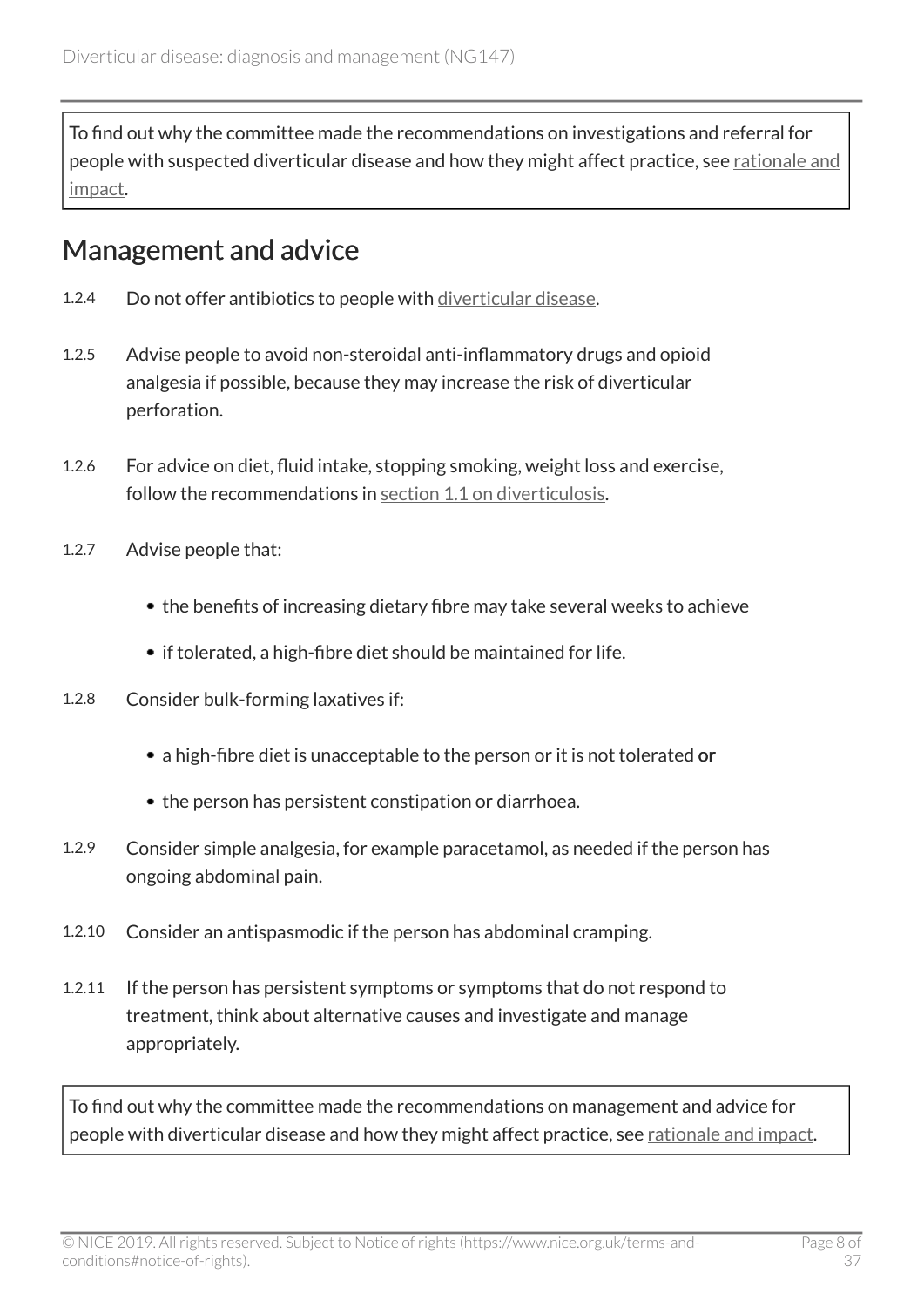#### <span id="page-8-1"></span>Recurrent diverticular disease

The committee were unable to make recommendations for practice in this area.

For a short explanation of why the committee were unable to make recommendations on recurrent diverticular disease see [rationale.](#page-24-0)

## <span id="page-8-0"></span>1.3 Acute diverticulitis

#### <span id="page-8-2"></span>Symptoms and signs of acute diverticulitis

- 1.3.1 Suspect [acute diverticulitis](#page-18-4) if a person presents with constant abdominal pain, usually severe and localising in the left lower quadrant, with any of the following:
	- fever or
	- sudden change in bowel habit and significant rectal bleeding or passage of mucus from the rectum or
	- tenderness in the left lower quadrant, a palpable abdominal mass or distention on abdominal examination, with a previous history of diverticulosis or diverticulitis.

Be aware that in a minority of people and in people of Asian origin, pain and tenderness may be localised in the right lower quadrant.

To find out why the committee made the recommendation on symptoms and signs of acute diverticulitis and how it might affect practice, see [rationale and impact](#page-24-1).

#### <span id="page-8-3"></span>Symptoms and signs of complicated acute diverticulitis

1.3.2 Suspect [complicated acute diverticulitis](#page-18-5) and refer for same-day hospital assessment if the person has uncontrolled abdominal pain and any of the features in table 1.

#### Table 1 Symptoms and signs that suggest complicated acute diverticulitis

| Symptom or sign | Possible     |
|-----------------|--------------|
|                 | complication |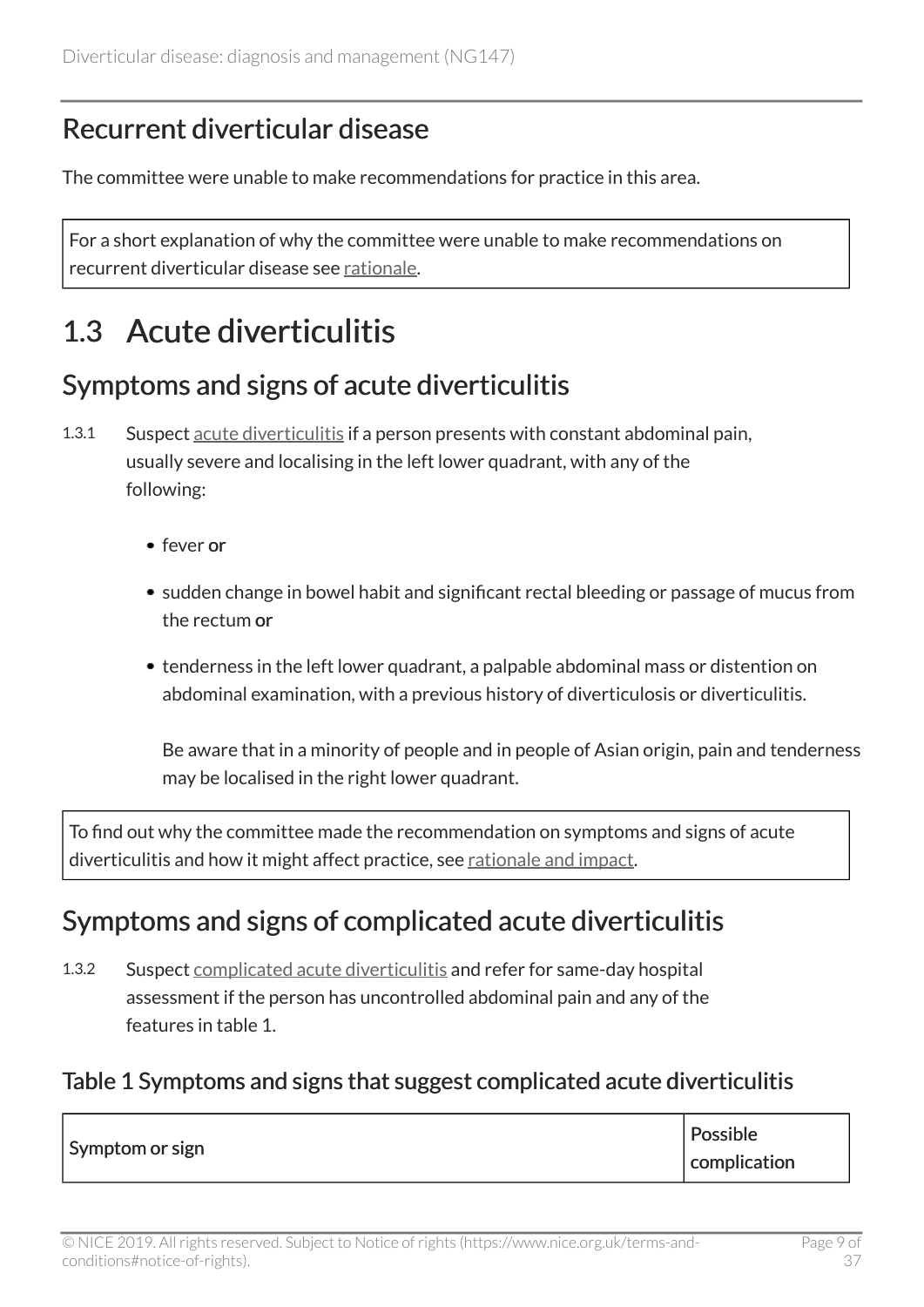| Abdominal mass on examination or peri-rectal fullness on digital rectal     | Intra-abdominal                       |
|-----------------------------------------------------------------------------|---------------------------------------|
| examination                                                                 | abscess                               |
| Abdominal rigidity and guarding on examination                              | Bowel perforation<br>and peritonitis  |
| Altered mental state, raised respiratory rate, low systolic blood pressure, | Sepsis (see the                       |
| raised heart rate, low tympanic temperature, no urine output or skin        | NICE guideline on                     |
| discolouration                                                              | sepsis)                               |
| Faecaluria, pneumaturia, pyuria or the passage of faeces through the vagina | Fistula into the<br>bladder or vagina |
| Colicky abdominal pain, absolute constipation (passage of no flatus or      | Intestinal                            |
| stool), vomiting or abdominal distention                                    | obstruction                           |

To find out why the committee made the recommendation on symptoms and signs of complicated acute diverticulitis and how it might affect practice, see [rationale and impact](#page-25-0).

#### <span id="page-9-0"></span>Investigation of suspected acute diverticulitis

#### Primary care

- 1.3.3 For people with suspected uncomplicated [acute diverticulitis](#page-18-4) who are not referred for same-day hospital assessment:
	- reassess in primary care if their symptoms persist or worsen and
	- consider referral to secondary care for further assessment.

#### Secondary care

- 1.3.4 For people with suspected [complicated acute diverticulitis](#page-18-5) who have been referred for same-day hospital assessment, offer a full blood count, urea and electrolytes test and C-reactive protein test.
- 1.3.5 If the person with suspected complicated acute diverticulitis has raised inflammatory markers, offer a contrast CT scan within 24 hours of hospital admission to confirm diagnosis and help plan management. If contrast CT is contraindicated, perform one of the following: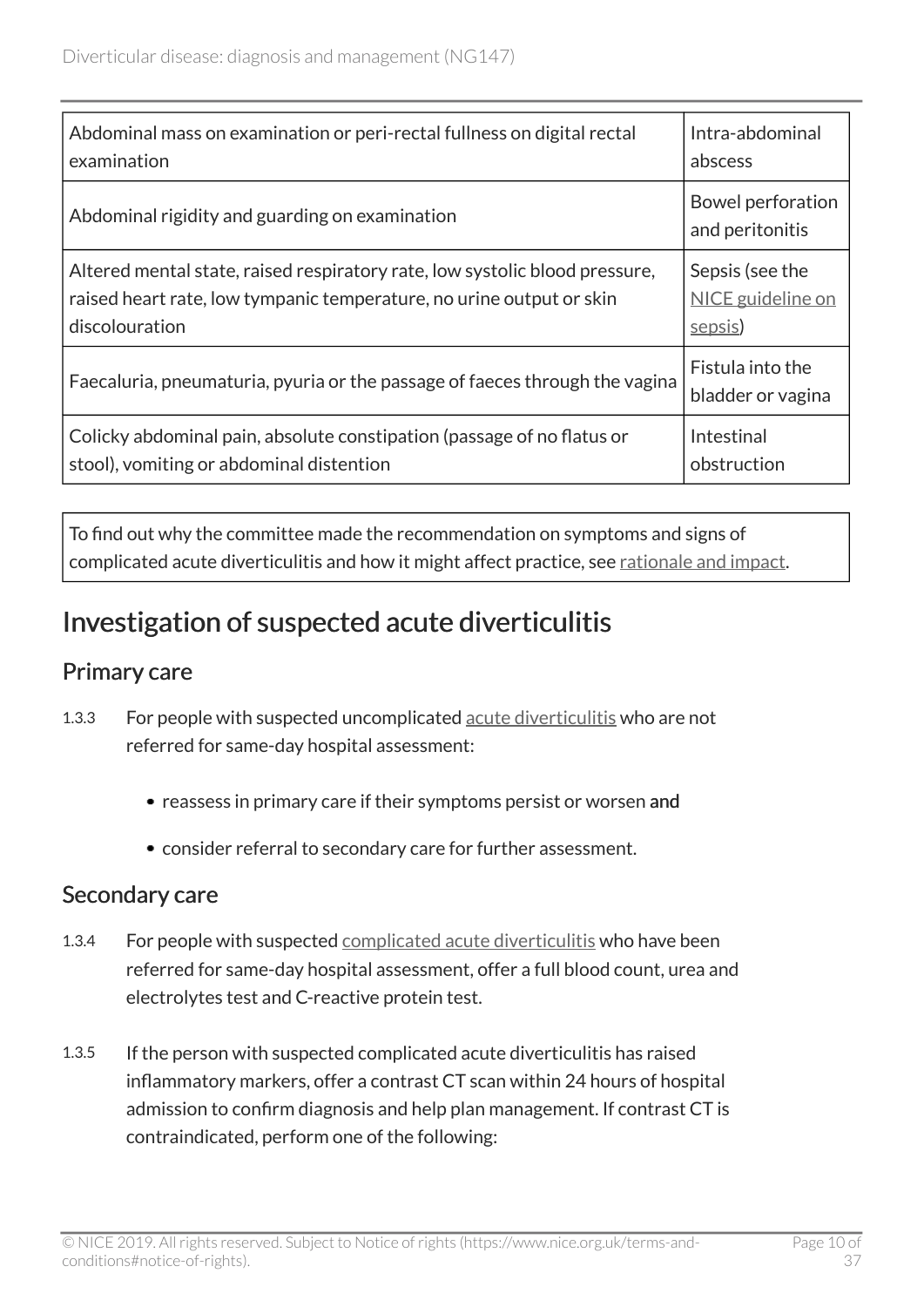- a non-contrast CT or
- an MRI or
- an ultrasound scan, depending on local expertise.
- 1.3.6 If inflammatory markers are not raised, think about the possibility of alternative diagnoses.

To find out why the committee made the recommendations on investigation of suspected acute diverticulitis and how they might affect practice, see [rationale and impact](#page-26-0).

#### <span id="page-10-0"></span>Non-surgical management of acute diverticulitis

- 1.3.7 For people with [acute diverticulitis](#page-18-4) who are systemically well:
	- consider a no antibiotic prescribing strategy
	- offer simple analgesia, for example paracetamol
	- advise the person to re-present if symptoms persist or worsen.
- 1.3.8 Offer an antibiotic prescribing strategy if the person with acute diverticulitis is systemically unwell, is immunosuppressed or has significant comorbidity.
- 1.3.9 Offer oral antibiotics if the person with acute diverticulitis is systemically unwell but does not meet the criteria for referral for suspected complicated acute diverticulitis.
- 1.3.10 Offer intravenous antibiotics to people admitted to secondary care with suspected [complicated acute diverticulitis](#page-18-5).

For guidance on the management of suspected sepsis see the [NICE guideline on](https://www.nice.org.uk/guidance/ng51) [sepsis.](https://www.nice.org.uk/guidance/ng51)

- 1.3.11 Review intravenous antibiotics within 48 hours or after scanning if sooner (see recommendation 1.3.5) and consider stepping down to oral antibiotics where possible.
- 1.3.12 If the person has CT-confirmed uncomplicated acute diverticulitis, review the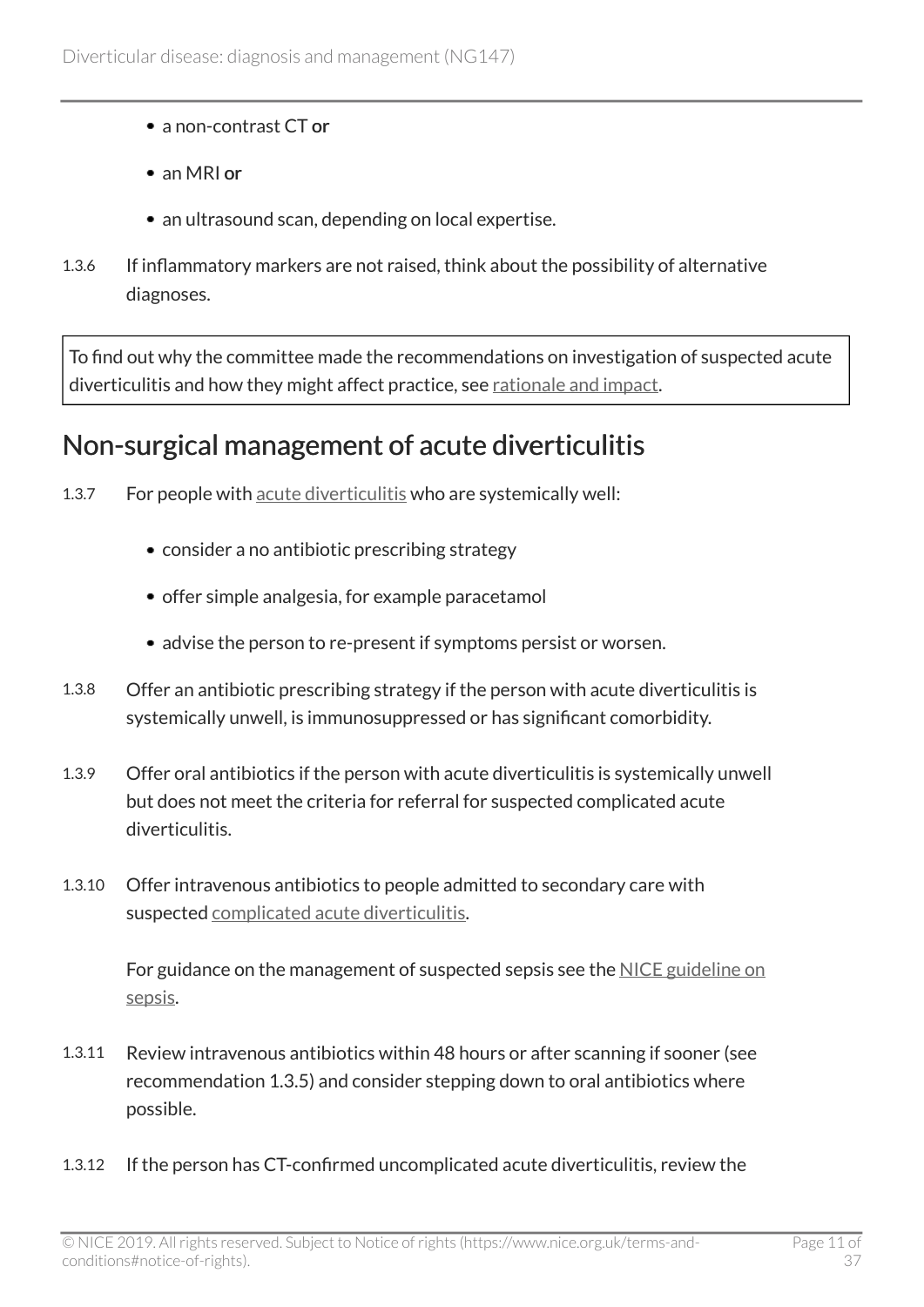need for antibiotics and discharge them depending on any co-existing medical conditions.

1.3.13 When prescribing an antibiotic for suspected or confirmed acute diverticulitis, follow the advice in table 2.

#### Table 2 Antibiotics for adults aged 18 years and over with suspected or confirmed acute diverticulitis

| Antibiotic <sup>1</sup>                                                                                                                       | Dosage and course length <sup>2</sup>                                                                                                                                                    |  |
|-----------------------------------------------------------------------------------------------------------------------------------------------|------------------------------------------------------------------------------------------------------------------------------------------------------------------------------------------|--|
| First-choice oral antibiotic for suspected or confirmeduncomplicated acute diverticulitis                                                     |                                                                                                                                                                                          |  |
| Co-amoxiclav                                                                                                                                  | 500/125 mg three times a day for 5 days                                                                                                                                                  |  |
| Alternative first-choice oral antibiotics if penicillin allergy or co-amoxiclav unsuitable                                                    |                                                                                                                                                                                          |  |
| Cefalexin (caution in penicillin allergy) with<br>metronidazole                                                                               | Cefalexin: 500 mg twice or three times a day<br>(up to 1 to 1.5 g three or four times a day for<br>severe infection) for 5 days<br>Metronidazole: 400 mg three times a day for<br>5 days |  |
| Trimethoprim with metronidazole                                                                                                               | Trimethoprim: 200 mg twice a day for 5 days<br>Metronidazole: 400 mg three times a day for<br>5 days                                                                                     |  |
| Ciprofloxacin (only if switching from IV<br>ciprofloxacin with specialist advice; consider<br>safety issues <sup>3</sup> ) with metronidazole | Ciprofloxacin: 500 mg twice a day for 5 days<br>Metronidazole: 400 mg three times a day for<br>5 days                                                                                    |  |
| First-choice intravenous antibiotics <sup>4</sup> for suspected or confirmedcomplicated acute diverticulitis                                  |                                                                                                                                                                                          |  |
| Co-amoxiclav                                                                                                                                  | 1.2 g three times a day                                                                                                                                                                  |  |
| Cefuroxime with metronidazole                                                                                                                 | Cefuroxime: 750 mg three or four times a day<br>(increased to 1.5 g three or four times a day if<br>severe infection)<br>Metronidazole: 500 mg three times a day                         |  |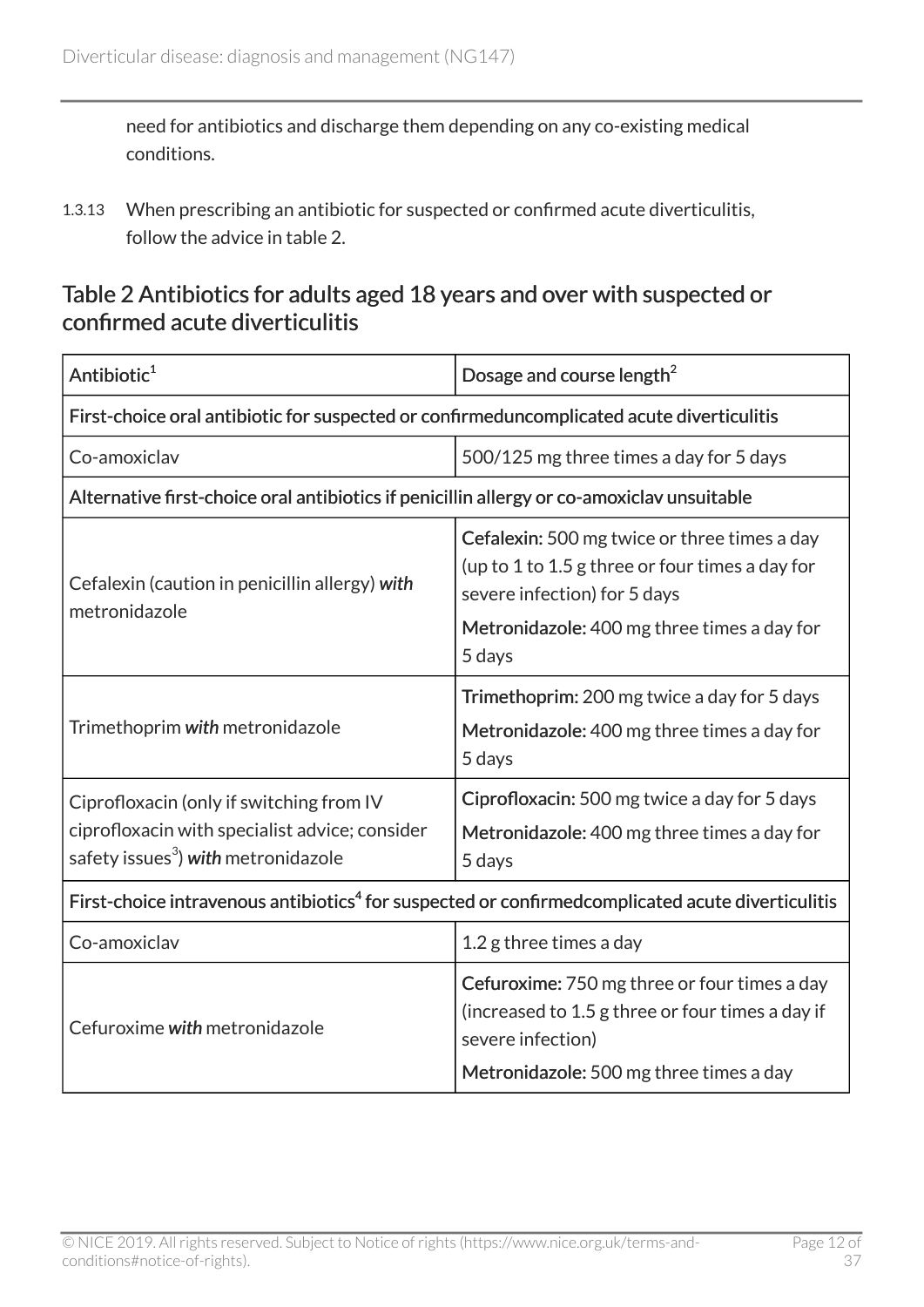| Amoxicillin with gentamicin and metronidazole                                           | Amoxicillin: 500 mg three times a day<br>(increased to 1 g four times a day if severe<br>infection)                                     |
|-----------------------------------------------------------------------------------------|-----------------------------------------------------------------------------------------------------------------------------------------|
|                                                                                         | Gentamicin: Initially 5 to 7 mg/kg once a day,<br>subsequent doses adjusted according to serum<br>gentamicin concentration <sup>5</sup> |
|                                                                                         | Metronidazole: 500 mg three times a day                                                                                                 |
| Ciprofloxacin <sup>6</sup> (consider safety issues <sup>3</sup> ) with<br>metronidazole | Ciprofloxacin: 400 mg twice or three times a<br>day                                                                                     |
|                                                                                         | Metronidazole: 500 mg three times a day                                                                                                 |

#### Alternative intravenous antibiotics

Consult local microbiologist

 $^{\rm 1}$ See <u>[BNF](https://bnf.nice.org.uk/)</u> for appropriate use and dosing in specific populations, for example, hepatic impairment, renal impairment, pregnancy and breastfeeding, and administering intravenous (or, where appropriate, intramuscular) antibiotics.

 $2^2$ A longer course may be needed based on clinical assessment. Continue antibiotics for up to 14 days in people with CT-confirmed diverticular abscess.

 $^3$ See <u>[MHRA advice](https://www.gov.uk/drug-safety-update/fluoroquinolone-antibiotics-new-restrictions-and-precautions-for-use-due-to-very-rare-reports-of-disabling-and-potentially-long-lasting-or-irreversible-side-effects)</u> for restrictions and precautions for using fluoroquinolones due to very rare reports of disabling and potentially long-lasting or irreversible side effects affecting musculoskeletal and nervous systems. Warnings include: stopping treatment at first signs of a serious adverse reaction (such as tendonitis), prescribing with special caution for people over 60 years and avoiding coadministration with a corticosteroid (March 2019).

 $^4$ Review intravenous antibiotics within 48 hours or after scanning if sooner and consider stepping down to oral antibiotics where possible.

 $^5$ Therapeutic drug monitoring and assessment of renal function is required (<u>BNF, August 2019</u>).

 $\degree$ Only in people with allergy to penicillins and cephalosporins.

#### Emergency management of complicated acute diverticulitis

1.3.14 When prescribing an antibiotic for suspected or confirmed [complicated acute](#page-18-5) [diverticulitis,](#page-18-5) follow the advice in table 2.

To find out why the committee made the recommendations on the non-surgical management of acute diverticulitis and how they might affect practice, see [rationale and impact.](#page-27-0)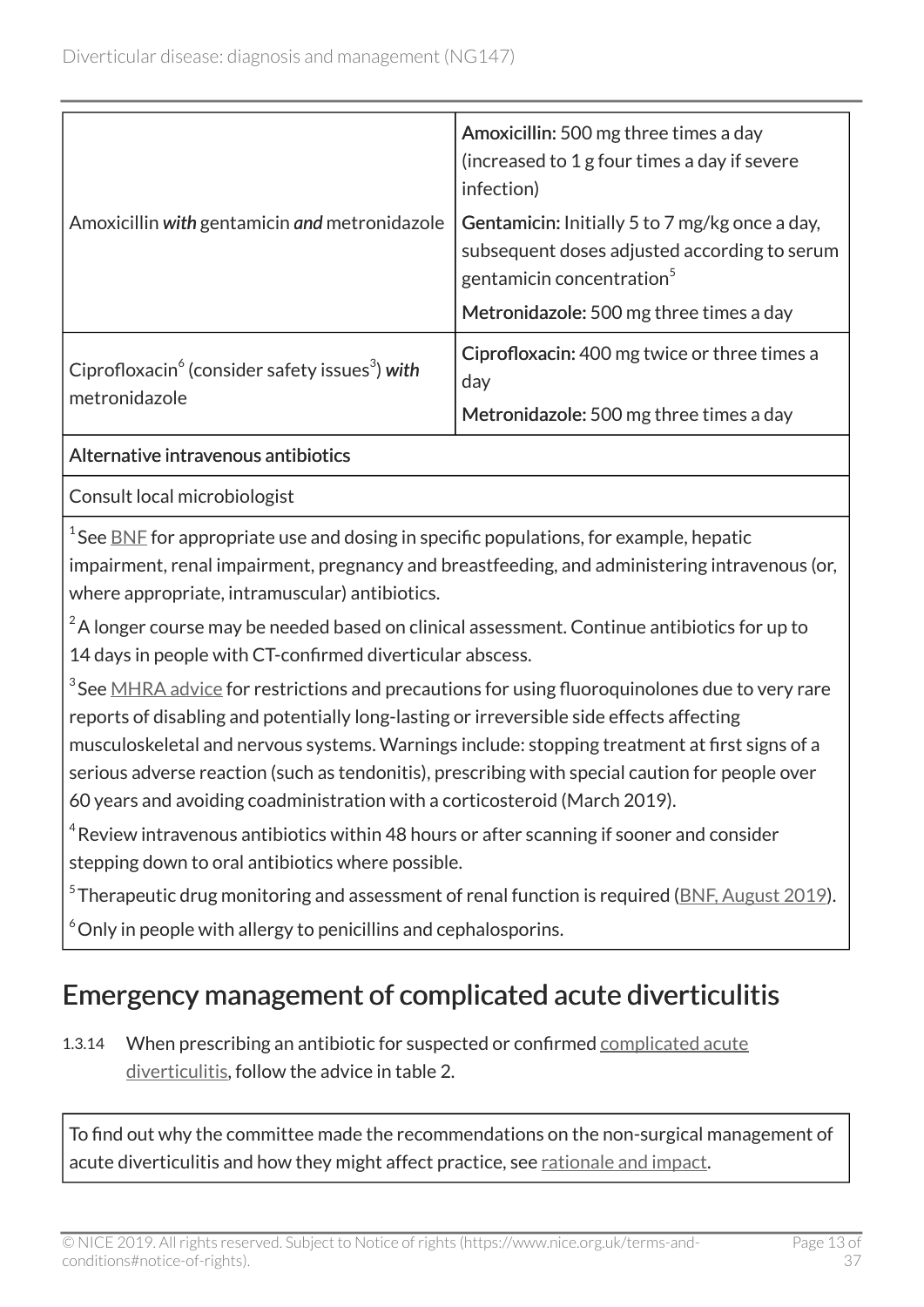#### <span id="page-13-0"></span>Management of abscesses

- 1.3.15 For people presenting in secondary care with [complicated acute diverticulitis](#page-18-5) and suspected diverticular abscess, assess and manage in line with the [NICE](https://www.nice.org.uk/guidance/ng51) [guideline on sepsis.](https://www.nice.org.uk/guidance/ng51)
- 1.3.16 Offer intravenous antibiotics to people with [acute diverticulitis](#page-18-4) and suspected diverticular abscess.
- 1.3.17 When prescribing an antibiotic for diverticular abscess, follow the advice in table 2.
- 1.3.18 Offer a contrast CT scan to people with acute diverticulitis and suspected diverticular abscess. If contrast CT is contraindicated, perform one of the following:
	- a non-contrast CT or
	- an MRI or
	- an ultrasound scan, depending on local expertise.
- 1.3.19 Review intravenous antibiotics within 48 hours or after scanning if sooner and consider stepping down to oral antibiotics where possible.
- 1.3.20 Use the scan results to guide treatment based on the size and location of the abscess.
- 1.3.21 If a person does not have confirmed diverticular abscess, review their need for antibiotics.
- 1.3.22 Consider either percutaneous drainage (if anatomically feasible) or surgery (see recommendation 1.3.27) for abscesses greater than 3 cm.
- 1.3.23 Send samples of pus from the abscess (if it has been drained) to the microbiology laboratory to enable antibiotic treatment to be tailored to sensitivities.
- 1.3.24 For abscesses less than 3 cm switch to oral antibiotics where possible.
- 1.3.25 In people with a CT-confirmed diverticular abscess, if the condition does not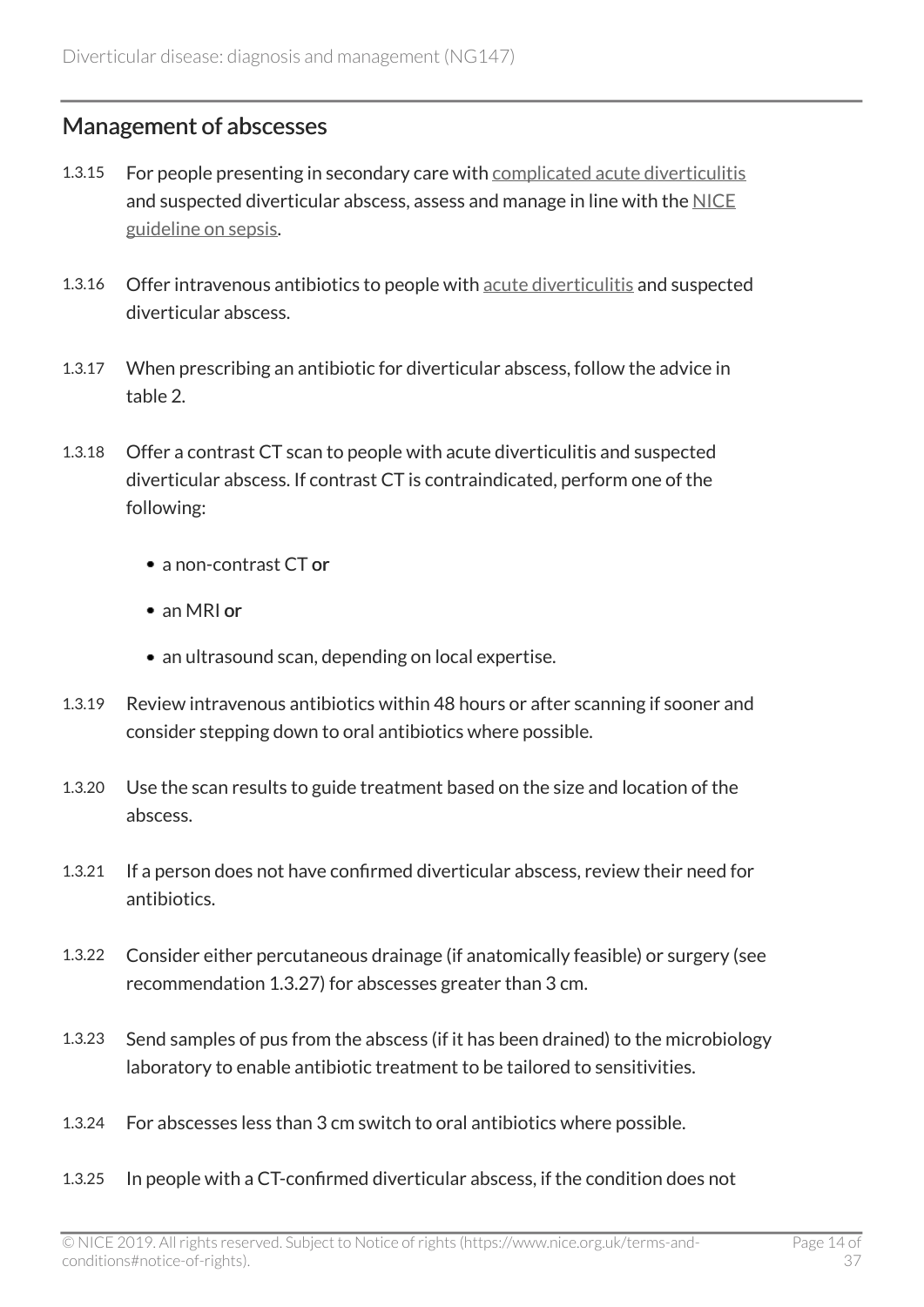improve clinically or there is deterioration, consider re-imaging to inform the management strategy.

To find out why the committee made the recommendations on the management of abscesses and how they might affect practice, see [rationale and impact](#page-28-0).

#### <span id="page-14-0"></span>Management of bowel perforations

1.3.26 Offer either laparoscopic lavage or resectional surgery (see recommendation 1.3.27) to people with diverticular perforation with generalised peritonitis after discussing the risks and benefits of the 2 options with them (see table 3). If faecal peritonitis is identified intraoperatively, proceed to resectional surgery.

#### Table 3 Factors to take into account when deciding whether to have lavage or resection for diverticular perforation with generalised peritonitis

|                                                                                                                                               | Laparoscopic lavage                                                                                       | <b>Resectional surgery</b>                                                                                                                      |
|-----------------------------------------------------------------------------------------------------------------------------------------------|-----------------------------------------------------------------------------------------------------------|-------------------------------------------------------------------------------------------------------------------------------------------------|
| What the procedure involves                                                                                                                   | In diverticulitis this<br>involves washing the<br>abdominal cavity and<br>colon using keyhole<br>surgery. | The surgical removal of the diseased<br>colon followed by either reattaching<br>the remaining segments of the colon<br>or forming an end stoma. |
| Effect on quality of life                                                                                                                     | There was no significant difference in quality of life scores<br>reported for lavage and surgery.         |                                                                                                                                                 |
| Mortality                                                                                                                                     | Although there was some benefit seen in mortality for lavage,<br>this evidence was very uncertain.        |                                                                                                                                                 |
| Needing a stoma (where the<br>bowel is connected surgically<br>to an opening in the abdomen<br>and stools are collected in a<br>bag or pouch) | A stoma is not needed.                                                                                    | A stoma may be needed.                                                                                                                          |
| Pain                                                                                                                                          | Less likely to relieve pain<br>than resectional surgery.                                                  | More likely to relieve pain than<br>lavage because the damaged bowel<br>has been removed.                                                       |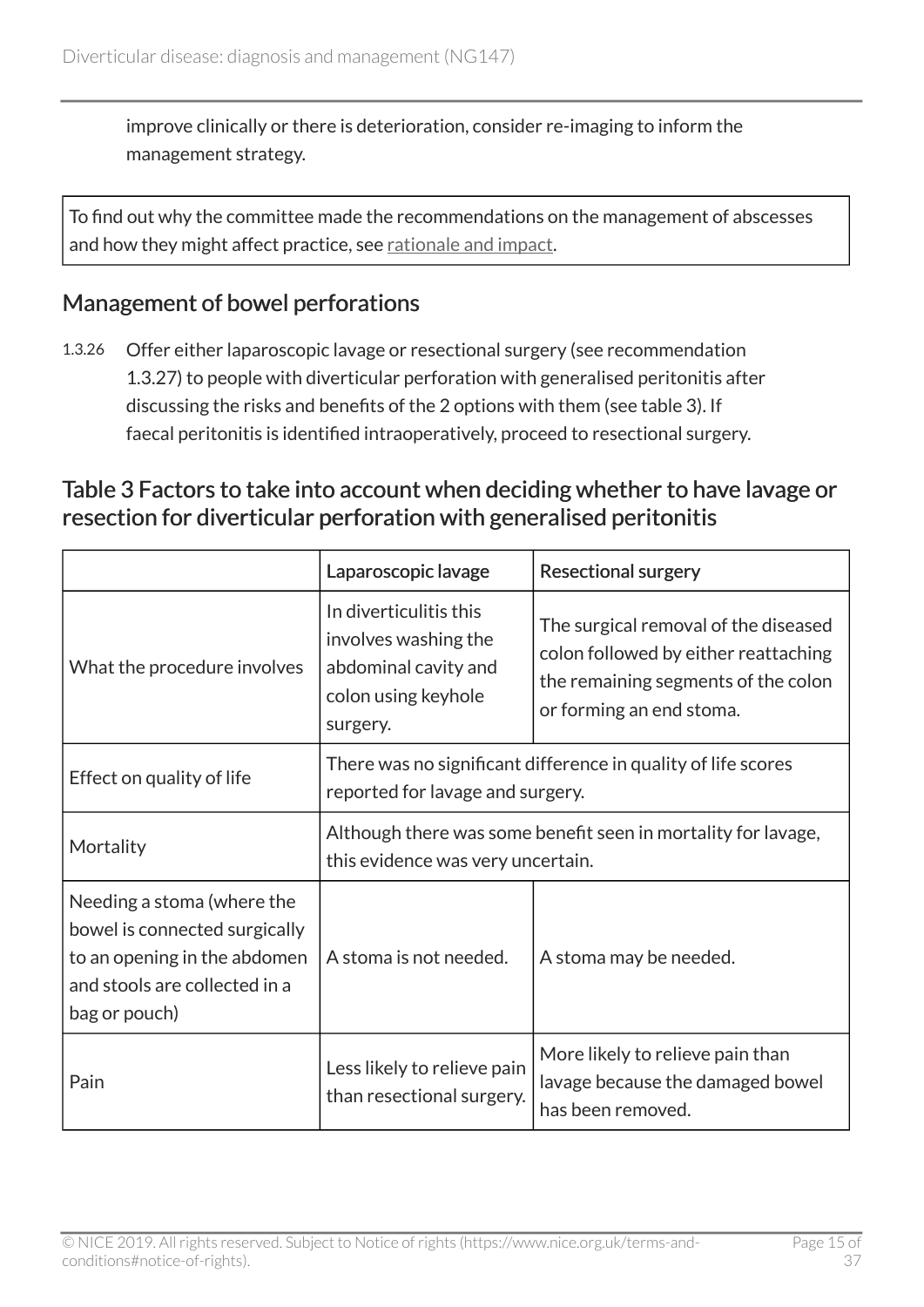| Recurrent diverticulitis    | Fewer people had recurrent diverticulitis after surgery than<br>after lavage because the diseased bowel is removed. However,<br>the evidence was very uncertain.                                                                                                                          |
|-----------------------------|-------------------------------------------------------------------------------------------------------------------------------------------------------------------------------------------------------------------------------------------------------------------------------------------|
| Needing more operations     | Evidence comparing unplanned surgery with lavage showed<br>that fewer people needed reoperations after surgery than after<br>lavage.                                                                                                                                                      |
|                             | Evidence that included unplanned surgery and planned surgery<br>(scheduled stoma reversal after resectional surgery) showed<br>that fewer people needed reoperations after lavage.<br>However, in both cases the evidence was very uncertain.                                             |
| Postoperative complications | There was no meaningful difference in the number of infections<br>or in the need for further intervention between lavage and<br>surgery. People who had surgery had a greater reduction in<br>post-surgical abscesses than those who had lavage, but this<br>evidence was of low quality. |

To find out why the committee made the recommendation on the management of bowel perforations and how it might affect practice, see [rationale and impact](#page-29-0).

#### <span id="page-15-0"></span>Anastomosis and bowel resection for people with complicated acute diverticulitis (elective and emergency surgery)

- 1.3.27 Offer people with [complicated acute diverticulitis](#page-18-5) who are having surgery (either elective or emergency):
	- primary anastomosis (join in the bowel) with or without diverting stoma or
	- Hartmann's procedure (resection of the bowel with an end stoma).

Take into account the person's age, any other conditions they have and how well they can carry out everyday activities (WHO performance status).

To find out why the committee made the recommendation on anastomosis for people with complicated acute diverticulitis and how it might affect practice, see [rationale and impact](#page-30-0).

1.3.28 In people undergoing bowel resection, consider resecting back to the compliant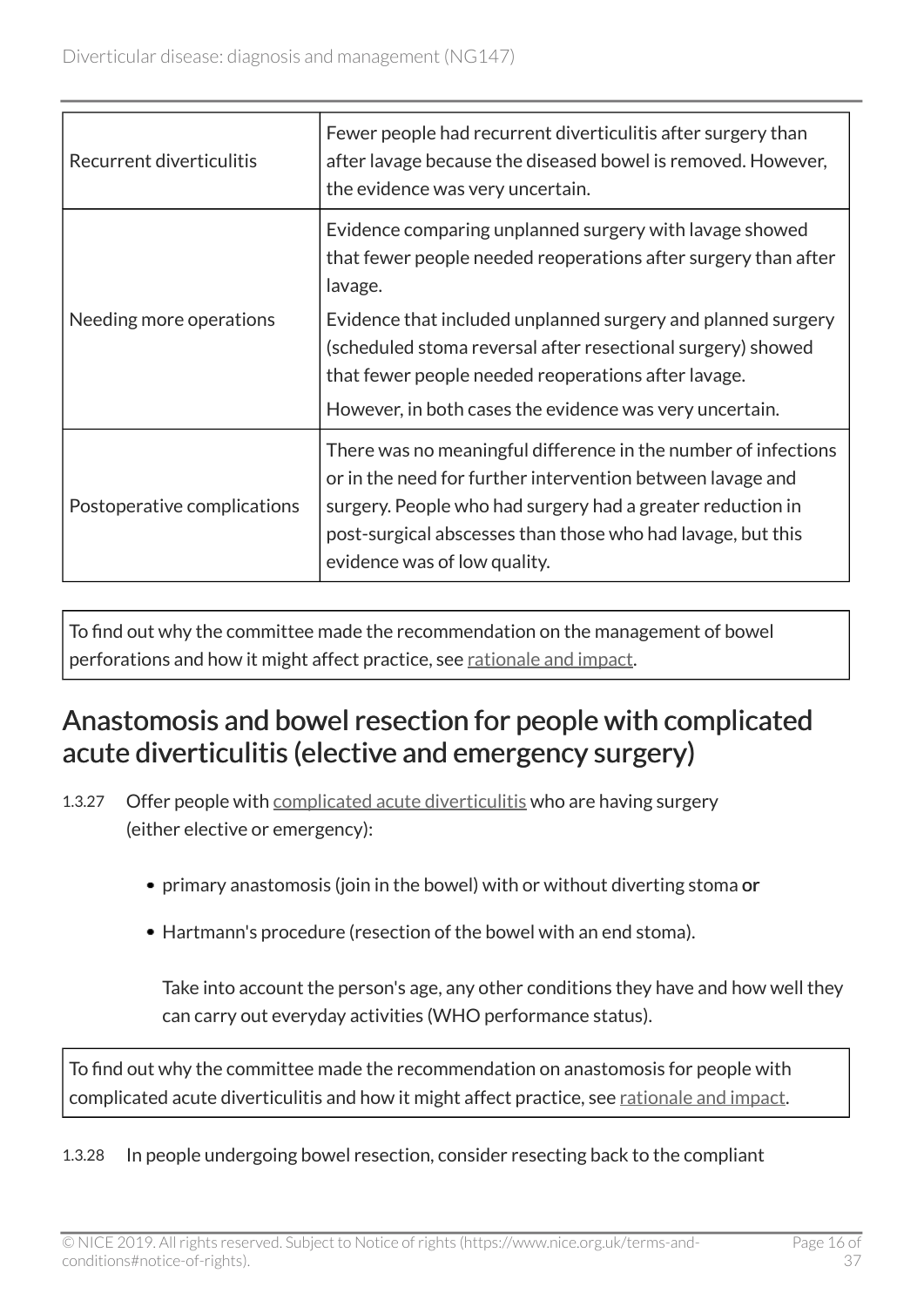bowel (that is, bowel that is soft, unthickened and unaffected by inflammation).

To find out why the committee made the recommendation on bowel resection for people with complicated acute diverticulitis and how it might affect practice, see [rationale and impact](#page-31-0).

#### <span id="page-16-1"></span>Elective surgical management after resolution of complicated acute diverticulitis

1.3.29 Consider open or laparoscopic resection for elective surgery for people who have recovered from [complicated acute diverticulitis](#page-18-5) but have continuing symptoms, for example in people with stricture or fistula.

To find out why the committee made the recommendation on elective surgical management after resolution of complicated acute diverticulitis and how it might affect practice, see [rationale and impact](#page-32-0).

### <span id="page-16-2"></span>Timing of surgery for complicated acute diverticulitis

The committee were unable to make recommendations for practice in this area. They made a [recommendation for research.](#page-20-1)

For a short explanation of why the committee were unable to make recommendations on timing of surgery for complicated acute diverticulitis see [rationale.](#page-32-1)

#### <span id="page-16-3"></span>Management of recurrent acute diverticulitis

1.3.30 Do not offer an aminosalicylate or antibiotics to prevent recurrent [acute](#page-18-4) [diverticulitis.](#page-18-4)

To find out why the committee made the recommendation on the management of recurrent acute diverticulitis and how it might affect practice, see [rationale and impact.](#page-33-0)

## <span id="page-16-0"></span>1.4 Information

### <span id="page-16-4"></span>**Diverticulosis**

1.4.1 Give people with [diverticulosis](#page-18-1), and their families and carers where appropriate,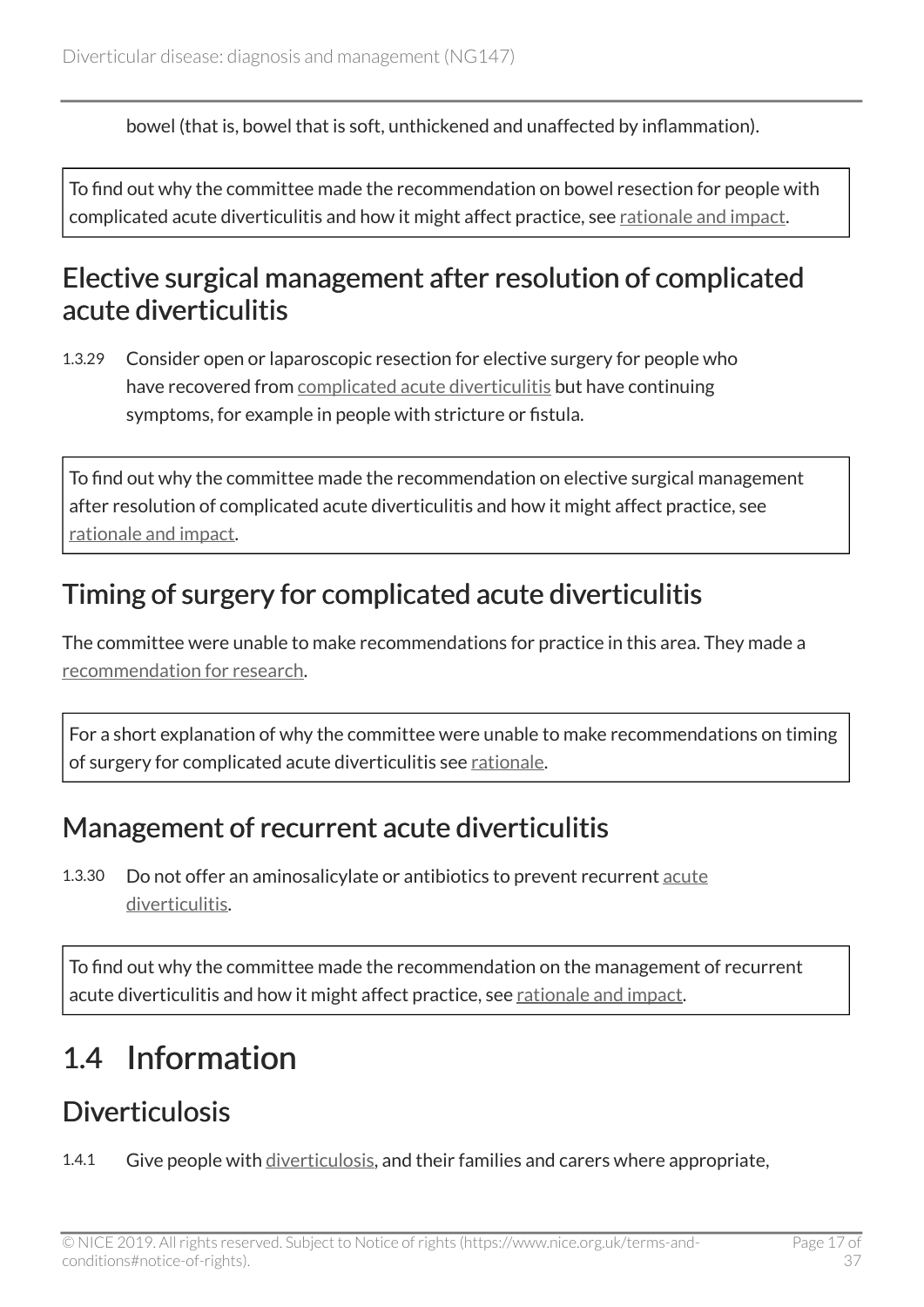#### verbal and written information on:

- diet and lifestyle
- the course of diverticulosis and the likelihood of progression
- symptoms that indicate complications or progression to diverticular disease.

#### Diverticular disease

- 1.4.2 Give people with [diverticular disease](#page-18-2), and their families and carers where appropriate, verbal and written information on:
	- diet and lifestyle
	- the course of diverticular disease and the likelihood of progression
	- symptoms and symptom management
	- when to seek medical advice.

#### Acute diverticulitis

- 1.4.3 Give people with [acute diverticulitis](#page-18-4), and their families and carers where appropriate, verbal and written information on:
	- diet and lifestyle
	- the course of acute diverticulitis and likelihood of complicated disease or recurrent episodes
	- symptoms
	- when and how to seek further medical advice
	- possible investigations and treatments
	- risks of interventions and treatments, including antibiotic resistance, and how invasive these are
	- role of surgery and outcomes (postoperative bowel function and symptoms).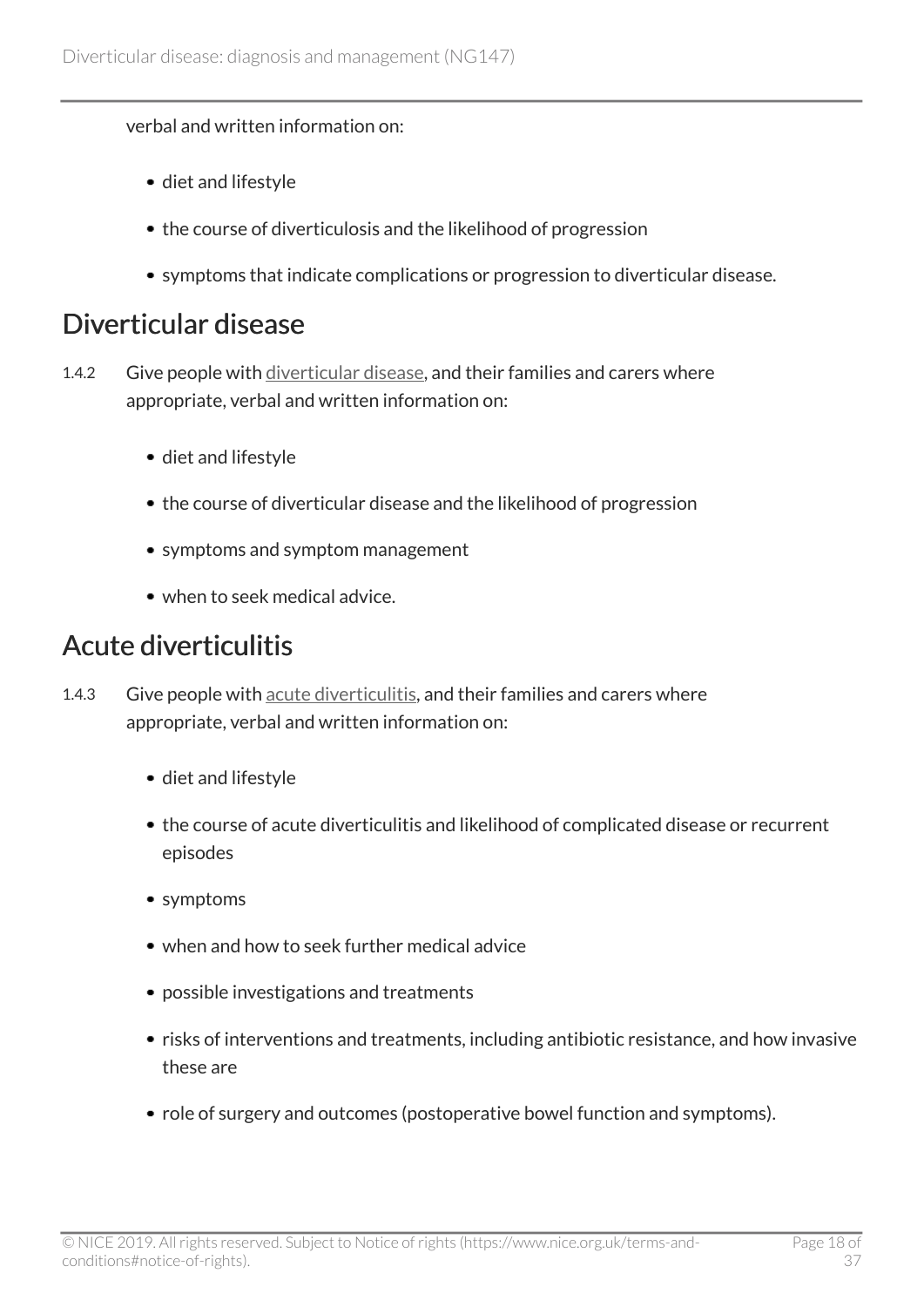To find out why the committee made the recommendations on information for people with diverticulosis, diverticular disease and acute diverticulitis, and how they might affect practice, see [rationale and impact.](#page-33-1)

### <span id="page-18-0"></span>Terms used in this guideline

#### <span id="page-18-4"></span>Acute diverticulitis

Sudden inflammation or infection associated with diverticula. Symptoms include constant abdominal pain, usually severe and localising in the left lower quadrant. Other features, including fever, may also be present.

### <span id="page-18-3"></span>Colitis

Inflammation of the bowel related to Crohn's disease, ulcerative colitis, ischaemia or microscopic colitis. Symptoms may include abdominal pain and change in bowel habits with passage of blood.

### <span id="page-18-5"></span>Complicated acute diverticulitis

The presence of complications associated with inflamed or infected diverticula. These complications may include abscess, fistula, stricture perforation and sepsis.

### <span id="page-18-2"></span>Diverticular disease

The presence of diverticula with mild abdominal pain or tenderness and no systemic symptoms.

### <span id="page-18-1"></span>Diverticulosis

The presence of diverticula without symptoms.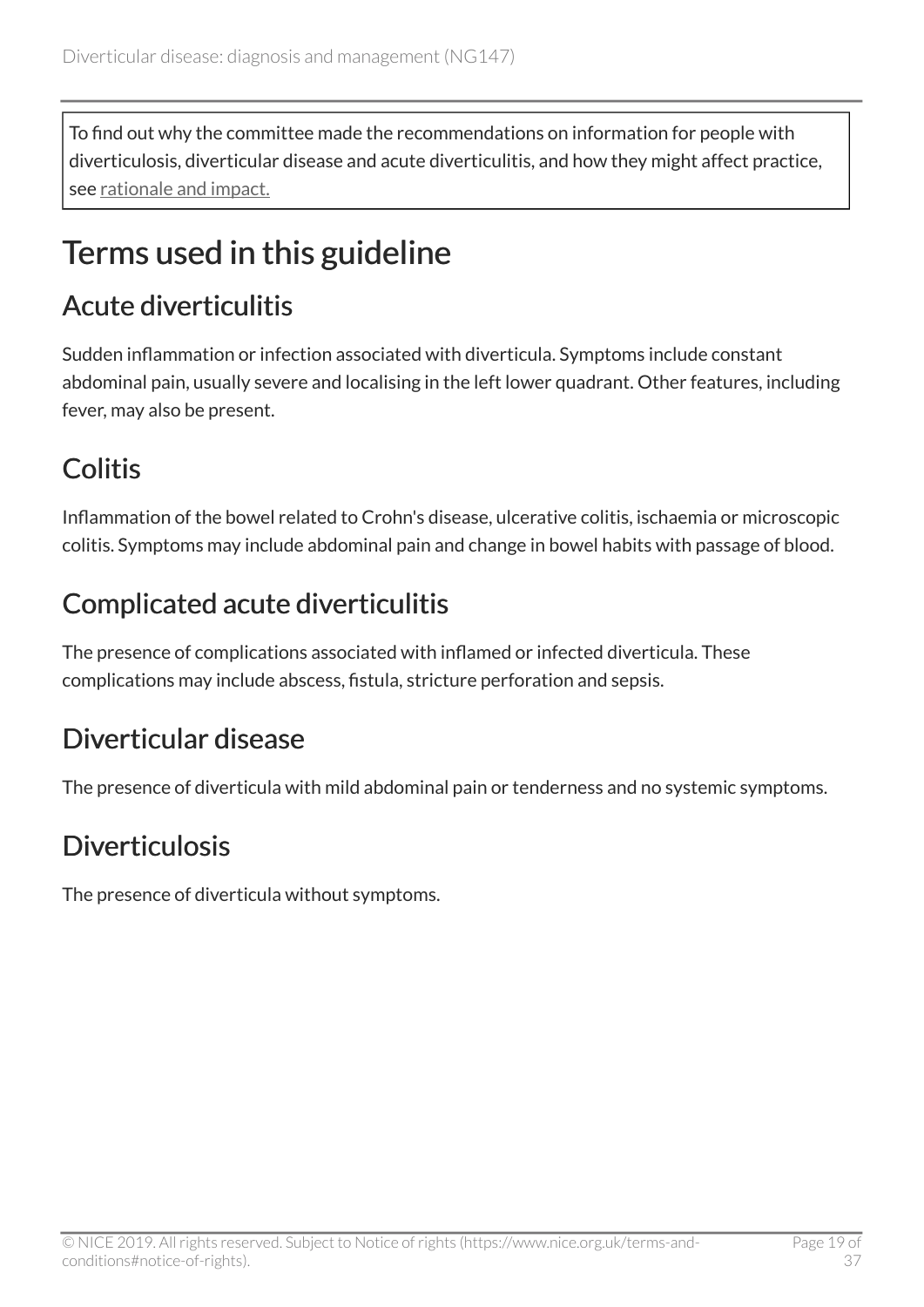# <span id="page-19-0"></span>Recommendations for research

The guideline committee has made the following recommendations for research.

## <span id="page-19-1"></span>Key recommendations for research

#### 1 Non-surgical management of acute diverticulitis

What is the clinical and cost effectiveness of antibiotics for the management of acute diverticulitis in primary care?

To find out why the committee made the research recommendation on antibiotics for managing acute diverticulitis see [rationale and impact](#page-27-0).

### 2 Conservative management for preventing diverticular disease

What is the most clinically and cost-effective conservative management for preventing diverticular disease in people with diverticulosis?

To find out why the committee made the research recommendation on preventing diverticular disease in people with diverticulosis see [rationale and impact](#page-21-1).

### 3 Managing diverticular disease

What is the most clinically and cost-effective treatment for diverticular disease?

To find out why the committee made the research recommendation on managing diverticular disease see [rationale and impact](#page-23-0).

### 4 Information and support

What information and support do people with diverticulosis, diverticular disease or acute diverticulitis need?

To find out why the committee made the research recommendation on information and support see [rationale and impact.](#page-33-1)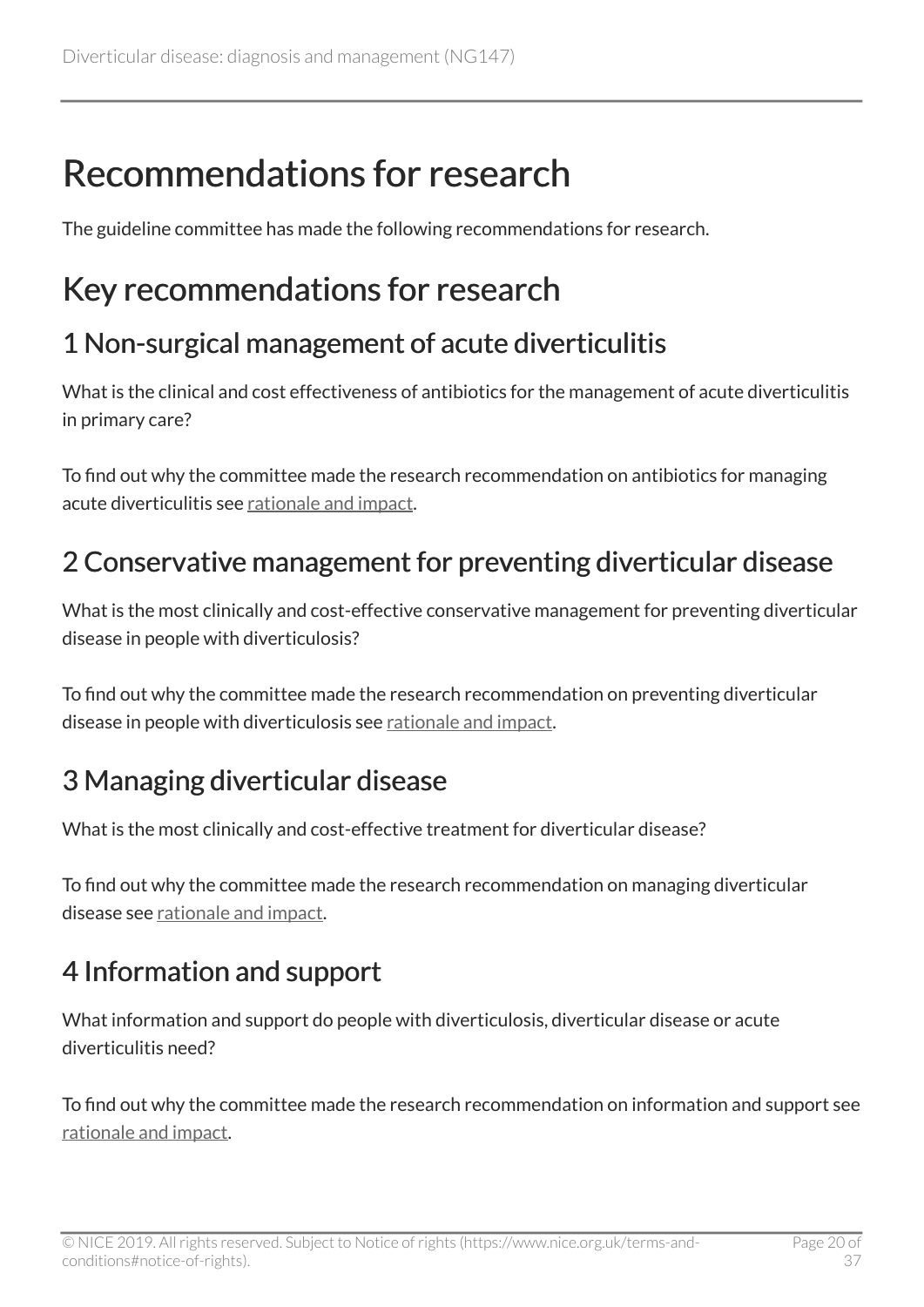#### <span id="page-20-1"></span>5 Timing of surgery for complicated acute diverticulitis

What are the clinically and cost-effective surgical approaches to managing complicated acute diverticulitis, including timing of surgery (elective or emergency)?

To find out why the committee made the research recommendation on timing of surgery for complicated acute diverticulitis see [rationale.](#page-32-1)

### <span id="page-20-0"></span>Other recommendations for research

#### <span id="page-20-2"></span>Risk factors for diverticular disease for people with diverticulosis

What are the risk factors for diverticulosis progressing to diverticular disease?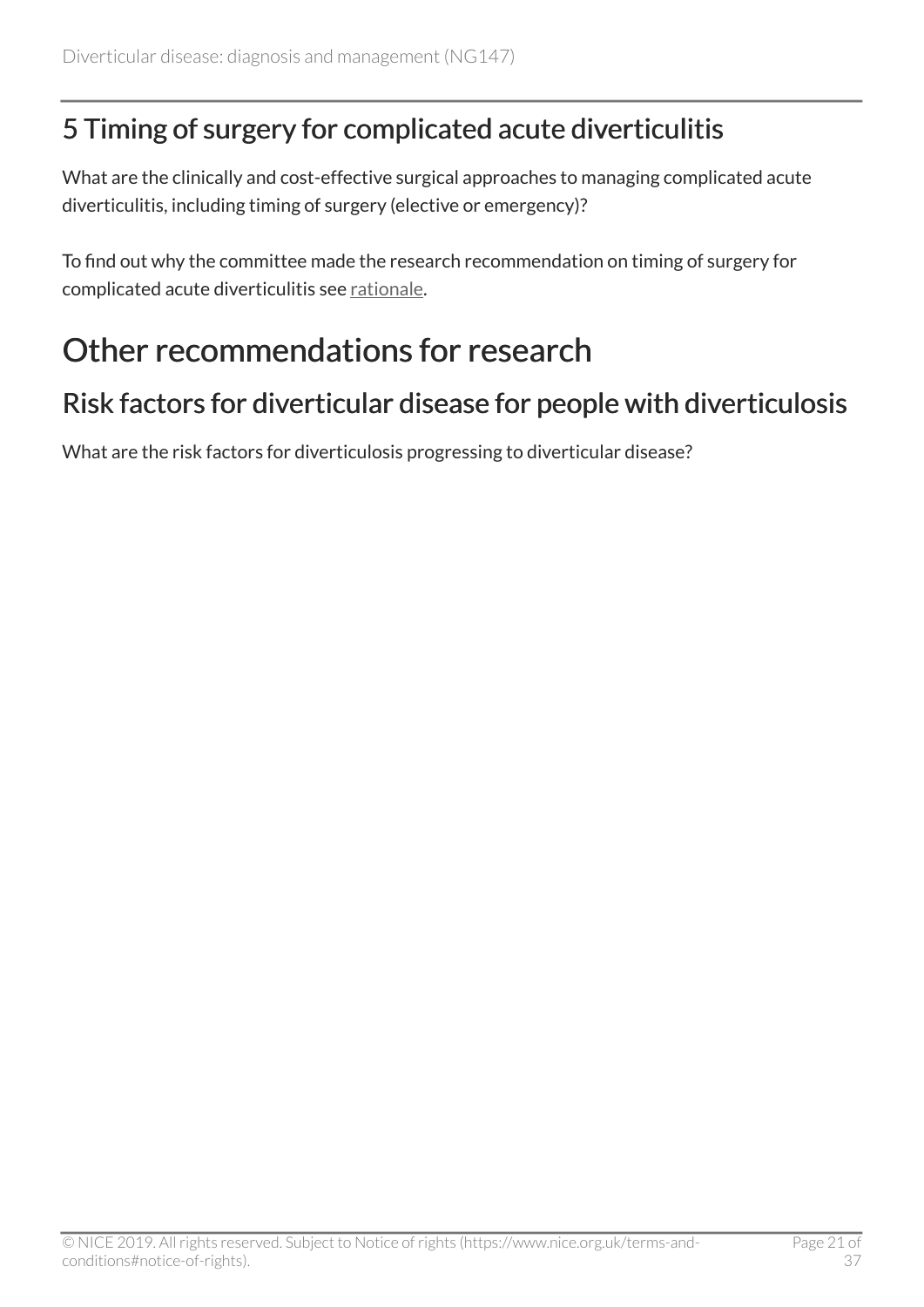# <span id="page-21-0"></span>Rationale and impact

These sections briefly explain why the committee made the recommendations and how they might affect practice. They link to details of the evidence and a full description of the committee's discussion.

## <span id="page-21-1"></span>Diverticulosis management and advice

[Recommendations 1.1.1 to 1.1.5](#page-5-2)

#### Why the committee made the recommendations

Diverticulosis is asymptomatic and there are no specific treatments for it. The committee therefore considered making a recommendation about lifestyle and dietary advice to address the common questions asked by newly diagnosed patients on preventing disease progression. However, although some evidence was found on the management of diverticulosis, it did not meet the criteria for inclusion in the review on what is the most clinically and cost-effective management strategy for preventing diverticular disease in people with diverticulosis.

The committee were aware of evidence (which did not meet the review criteria) that vigorous exercise was associated with a reduction in the risk of developing acute diverticulitis. Increased body mass index was also associated with an increased risk of symptomatic disease. In the absence of evidence that could be used to draft recommendations, formal consensus methods and the knowledge and experience of the committee were used instead. The recommendations should be straightforward to implement and may reduce the possibility of developing diverticular disease.

In light of the lack of evidence on this topic, and the need to know what factors might increase the risk of diverticulosis progressing to diverticular disease, the committee considered this an important area for research. They made research recommendations on [risk factors for diverticular](#page-20-2) [disease](#page-20-2) and on [conservative management for preventing diverticular disease.](#page-19-1)

#### How the recommendations might affect practice

The recommendations reflect current practice.

Full details of the evidence and the committee's discussion are in [evidence review A: prevention of](https://www.nice.org.uk/guidance/ng147/evidence/a-prevention-of-diverticular-disease-in-patients-with-diverticulosis-pdf-6969106478) [diverticular disease in patients with diverticulosis](https://www.nice.org.uk/guidance/ng147/evidence/a-prevention-of-diverticular-disease-in-patients-with-diverticulosis-pdf-6969106478).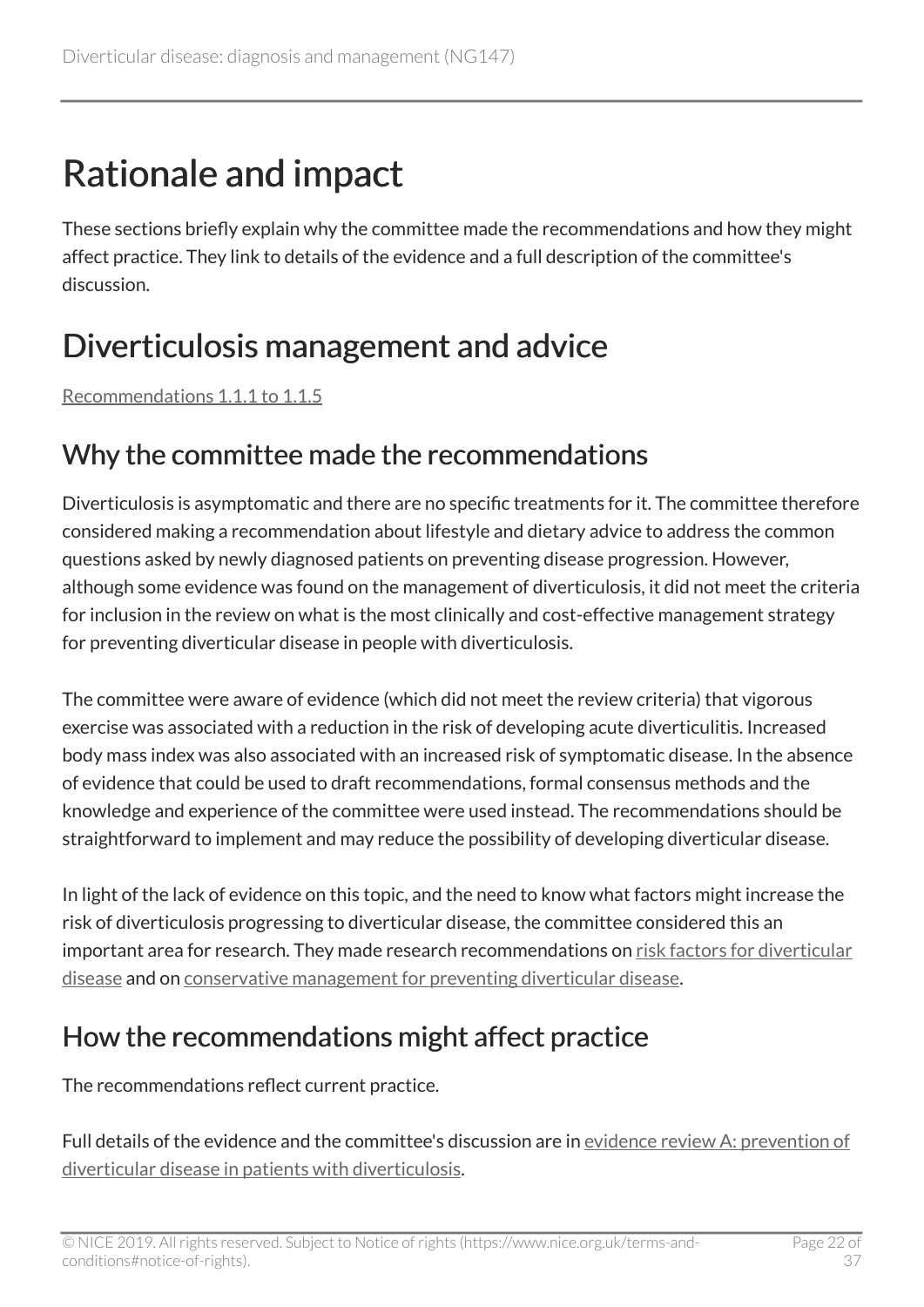[Return to recommendations](#page-5-2)

## <span id="page-22-0"></span>Symptoms and signs of diverticular disease

[Recommendation 1.2.1](#page-6-1)

#### Why the committee made the recommendation

The evidence on symptoms and signs comprised a single study with no clinically important outcomes and was based on a population with diverticulitis rather than diverticular disease. Because of a lack of evidence, recommendations were made using formal consensus methods and the knowledge and expertise of the committee on the most common presentation of diverticular disease.

Most people experience pain on the left side of the abdomen where the diverticula most often occur in the sigmoid colon. For this reason people are often tender in the left lower quadrant. However, it was important to highlight that people of Asian origin may experience right-sided symptoms. Other symptoms are variable but people experience constipation, diarrhoea or both, with occasional rectal bleeds. The symptoms alone are not specific enough to indicate diverticular disease but should be considered in conjunction with intermittent abdominal pain. Symptoms may overlap with conditions such as irritable bowel syndrome, colitis and malignancy.

### How the recommendation might affect practice

The recommendation reflects current practice.

Full details of the evidence and the committee's discussion are in [evidence review B: symptoms and](https://www.nice.org.uk/guidance/ng147/evidence/b-symptoms-and-signs-of-diverticular-disease-pdf-6969106479) [signs of diverticular disease.](https://www.nice.org.uk/guidance/ng147/evidence/b-symptoms-and-signs-of-diverticular-disease-pdf-6969106479)

[Return to recommendations](#page-6-1)

### <span id="page-22-1"></span>Investigations and referral for diverticular disease

[Recommendations 1.2.2 to 1.2.3](#page-6-2)

#### Why the committee made the recommendations

There was no evidence on diagnosing diverticular disease so the guideline committee made recommendations based on their knowledge of current best practice. Where diverticular disease is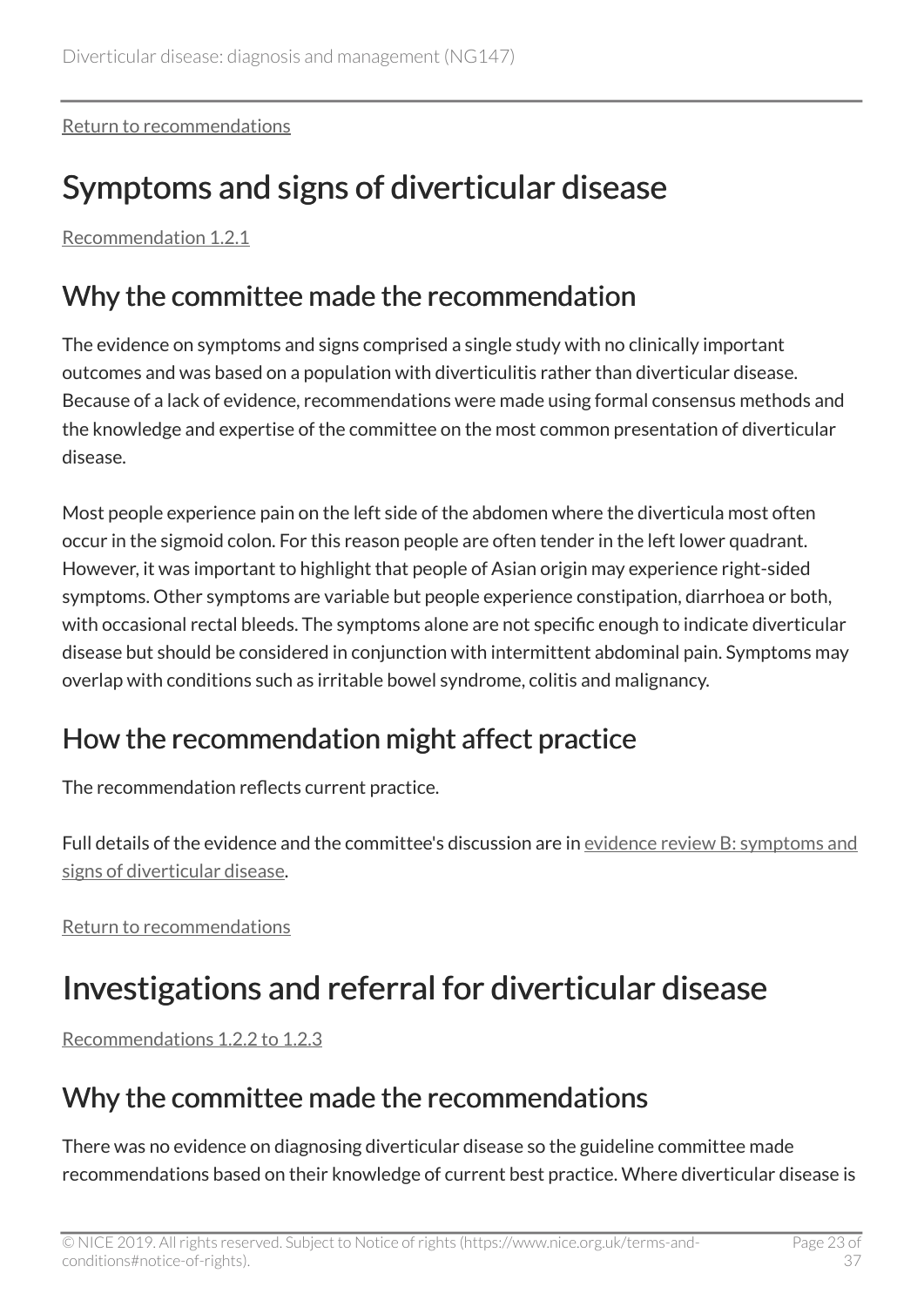suspected, current practice is to use imaging or endoscopy to confirm the presence of diverticula or exclude other diseases such as cancer. Patients will often have their bowel investigated by either endoscopy with a flexible sigmoidoscopy or colonoscopy or CT colonography. The committee agreed that these routine endoscopic and radiological investigations can sometimes be organised from primary care but that referral would be needed if this was not available.

### How the recommendations might affect practice

The recommendations reflect current practice.

Full details of the evidence and the committee's discussion are in [evidence review C: diagnosis of](https://www.nice.org.uk/guidance/ng147/evidence/c-diagnosis-of-diverticular-disease-pdf-6969106480) [diverticular disease.](https://www.nice.org.uk/guidance/ng147/evidence/c-diagnosis-of-diverticular-disease-pdf-6969106480)

[Return to recommendations](#page-6-2)

### <span id="page-23-0"></span>Management and advice for people with diverticular disease

[Recommendations 1.2.4 to 1.2.11](#page-7-0)

#### Why the committee made the recommendations

Very limited evidence was identified on a high fibre diet, antibiotics, aminosalicylates, probiotics, symbiotics and laxatives and there was no evidence on non-steroidal anti-inflammatory drugs (NSAIDs). The evidence that was available didn't help the committee to understand the impact of these interventions on the progression of disease or people's quality of life. The committee used formal consensus methods together with their expertise and knowledge to make recommendations on diet and lifestyle advice and how to manage pain and cramping.

Bulk-forming laxatives are effective as they help to soften the stool and can also help to solidify loose stools in people with constipation. Paracetamol is indicated for pain and the committee highlighted the importance of avoiding NSAIDs and opioid analgesia because of the risk of diverticular perforation. Some people experience abdominal cramping, and anti-spasmodics may help with this.

In line with best practice in antimicrobial stewardship, the committee made a recommendation not to use antibiotics in the absence of acute diverticulitis.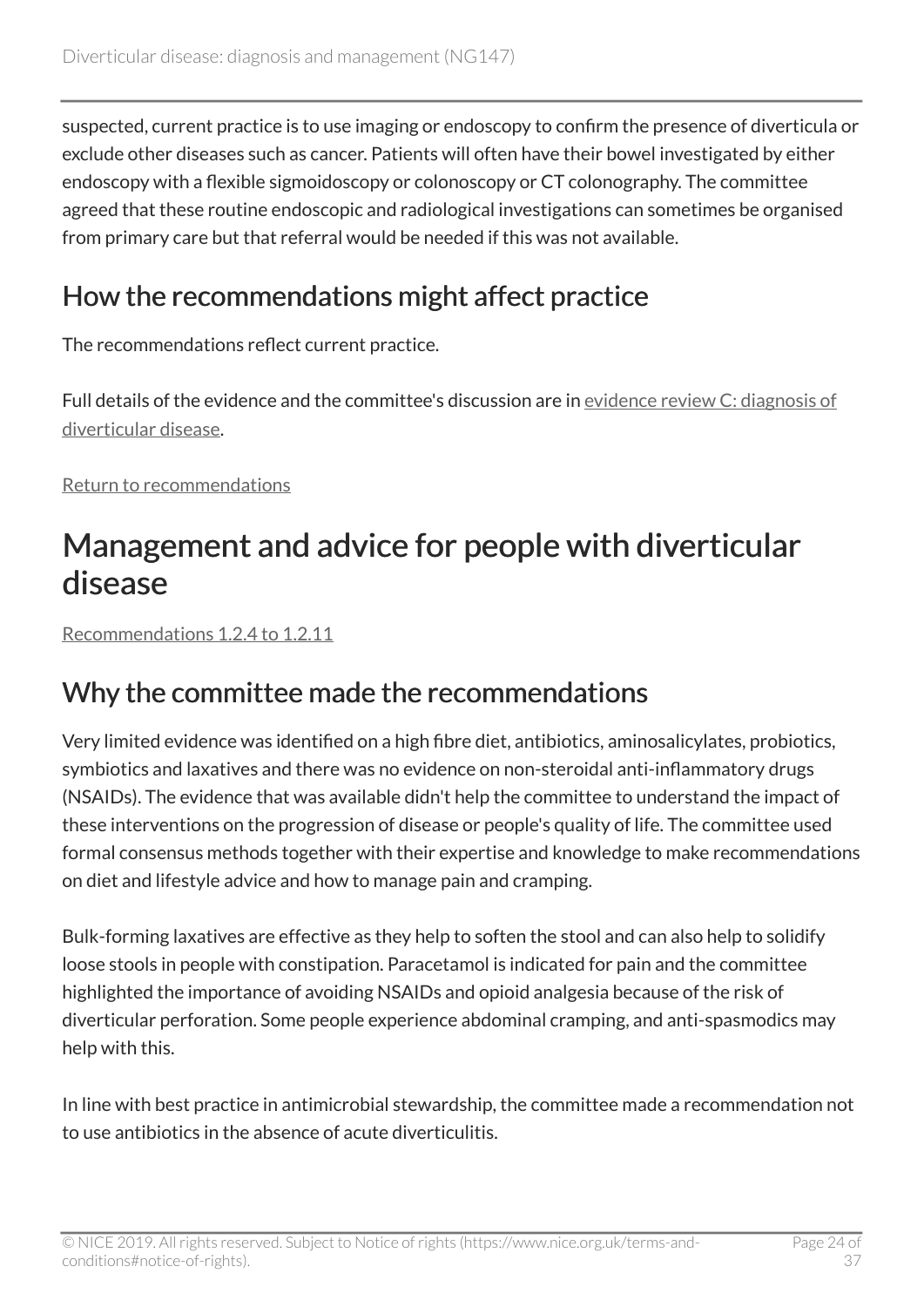Having a greater understanding of how best to manage symptoms and prevent the disease developing into acute diverticular disease could have a positive impact on a person's health and wellbeing. It could also help avoid potential subsequent treatment costs. The committee therefore made a [research recommendation](#page-19-1) in this area.

These recommendations are about managing the symptoms of diverticular disease rather than preventing progression to acute diverticulitis. However, the development of acute diverticulitis was included as an outcome in this review and in the research recommendation that was developed, because the committee considered it to be a critical factor for decision making. The committee noted the importance of considering alternative causes and further investigations in people with persistent symptoms or who do not respond to treatment.

#### How the recommendations might affect practice

The recommendations reflect current practice.

Full details of the evidence and the committee's discussion are in [evidence review D: management](https://www.nice.org.uk/guidance/ng147/evidence/d-management-of-diverticular-disease-pdf-6969106481) [of diverticular disease.](https://www.nice.org.uk/guidance/ng147/evidence/d-management-of-diverticular-disease-pdf-6969106481)

[Return to recommendations](#page-7-0)

### <span id="page-24-0"></span>Recurrent diverticular disease

#### Why the committee did not make any recommendations

There was no evidence included for this review and the committee were unable to make any recommendations based on their experience or opinion.

Full details of the evidence and the committee's discussion are in [evidence review E: management](https://www.nice.org.uk/guidance/ng147/evidence/e-management-of-recurrent-diverticular-disease-pdf-6969106482) [of recurrent diverticular disease.](https://www.nice.org.uk/guidance/ng147/evidence/e-management-of-recurrent-diverticular-disease-pdf-6969106482)

[Return to recommendations](#page-8-1)

## <span id="page-24-1"></span>Symptoms and signs of acute diverticulitis

[Recommendation 1.3.1](#page-8-2)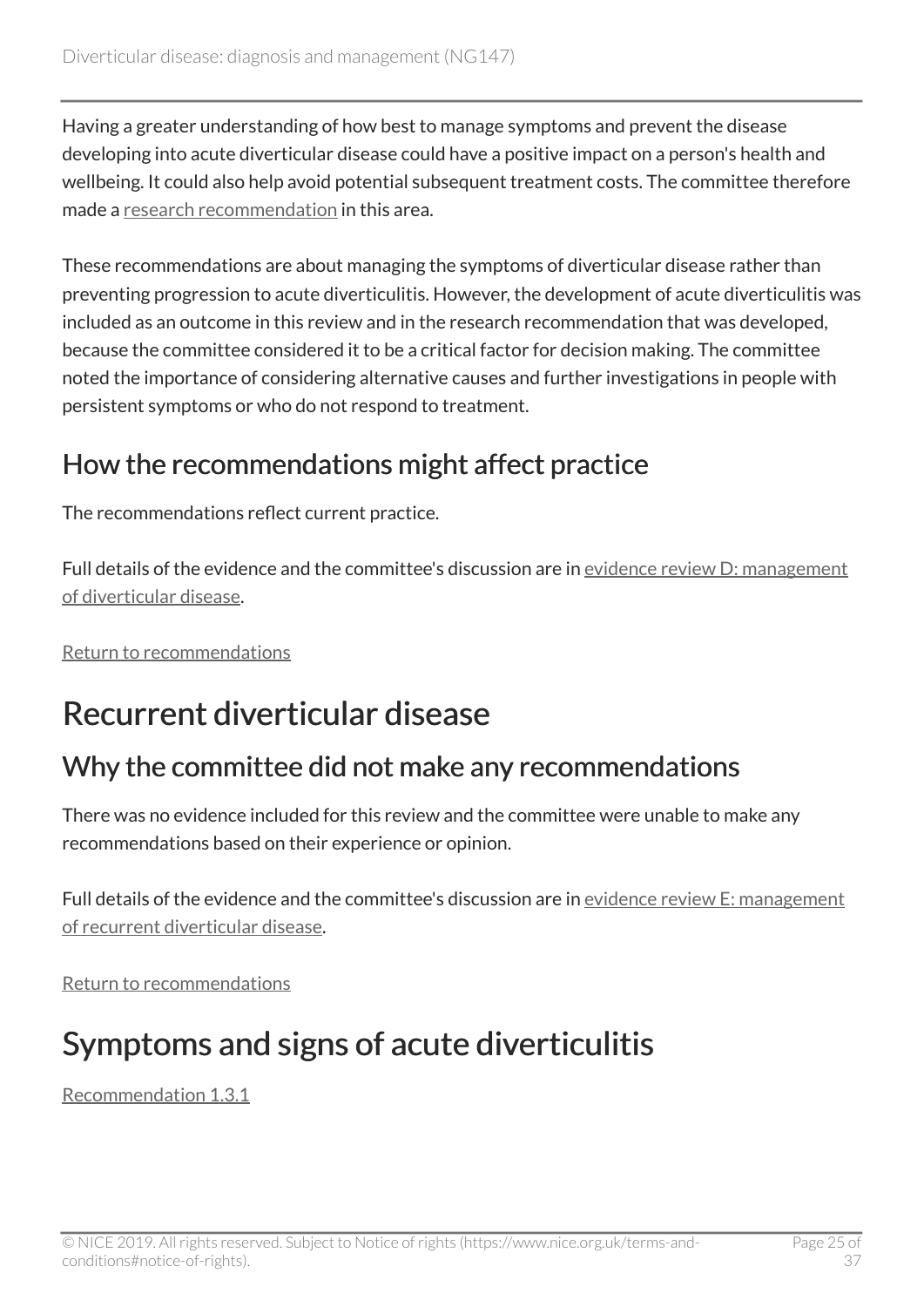#### Why the committee made the recommendation

There was no relevant evidence on the symptoms and signs of acute diverticulitis, so recommendations were made using formal consensus methods. The committee thought that clearly defining the symptoms and signs of acute diverticulitis, along with its associated complications, would help clinicians and patients in clearly differentiating these distinct clinical conditions.

Committee members thought that diverticular disease, symptomatic diverticular disease and acute diverticulitis are often used interchangeably, creating confusion about which condition the patient has and therefore what management is appropriate. The recommendation is focused on symptoms and signs that are specific to acute diverticulitis. It is aimed at primary care to support the identification of the condition.

#### How the recommendation might affect practice

The recommendation reflects current practice.

Full details of the evidence and the committee's discussion are in [evidence review F: referral](https://www.nice.org.uk/guidance/ng147/evidence/f-referral-criteria-for-acute-diverticulitis-pdf-6969106483) [criteria for acute diverticulitis.](https://www.nice.org.uk/guidance/ng147/evidence/f-referral-criteria-for-acute-diverticulitis-pdf-6969106483)

[Return to recommendations](#page-8-2)

## <span id="page-25-0"></span>Symptoms and signs of complicated acute diverticulitis

[Recommendation 1.3.2](#page-8-3)

#### Why the committee made the recommendation

There was no relevant evidence on the symptoms and signs of complicated acute diverticulitis, so a recommendation was made using formal consensus methods. The recommendation focuses on symptoms and signs that differentiate uncomplicated from complicated acute diverticulitis. If any of these symptoms and signs are present, same-day hospital assessment is necessary.

### How the recommendation might affect practice

The recommendation reflects current practice.

Full details of the evidence and the committee's discussion are in [evidence review I: indications for](https://www.nice.org.uk/guidance/ng147/evidence/i-indications-for-surgery-pdf-250887833172)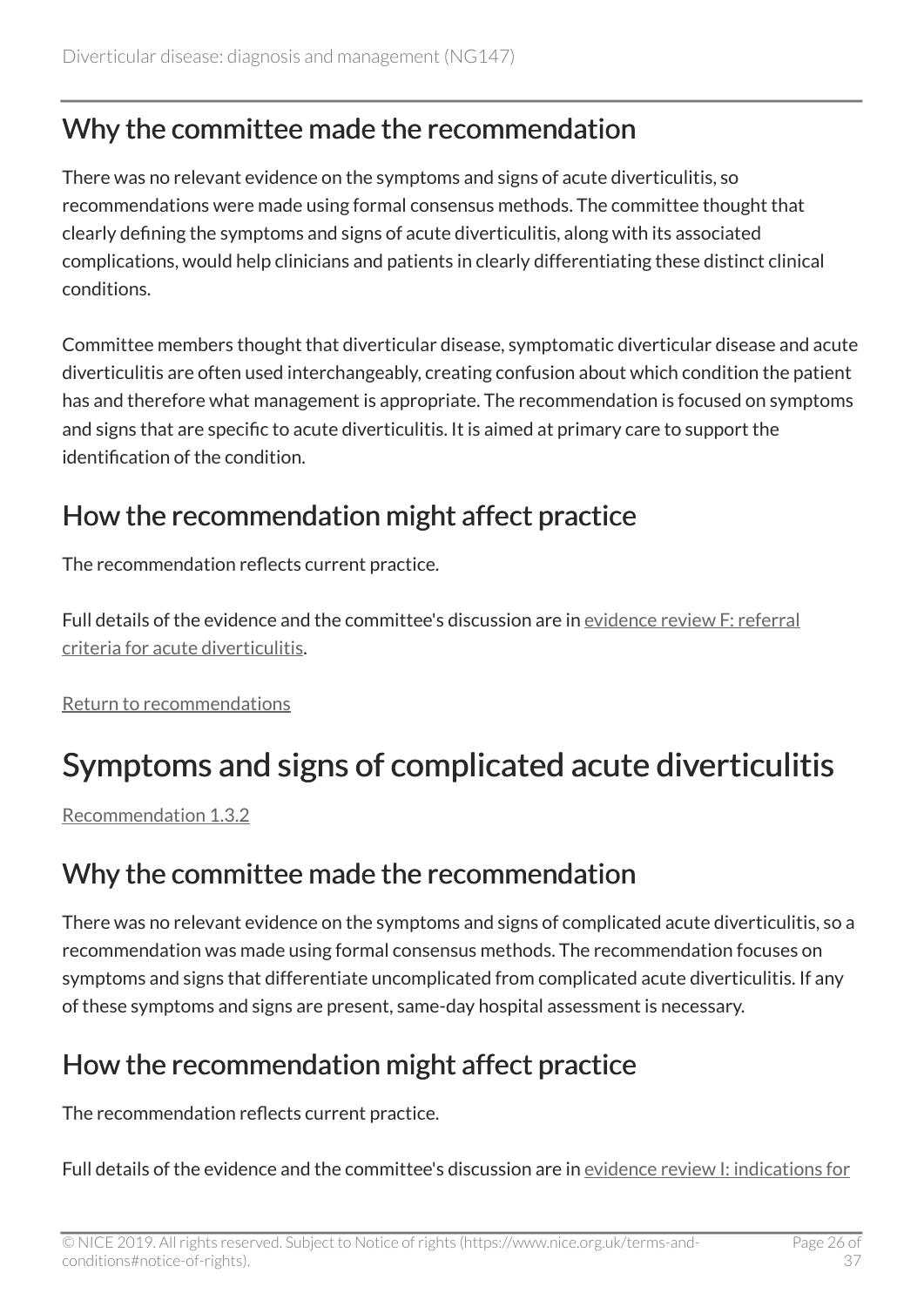[surgery](https://www.nice.org.uk/guidance/ng147/evidence/i-indications-for-surgery-pdf-250887833172).

[Return to recommendations](#page-8-3)

## <span id="page-26-0"></span>Investigation of suspected acute diverticulitis

[Recommendations 1.3.3 to 1.3.6](#page-9-0)

#### Why the committee made the recommendations

There was insufficient evidence available on diagnostic tests for people who are not referred for same-day hospital assessment. The committee highlighted the importance of reassessment or referral if the person's symptoms persist or worsen, as this could indicate complicated acute diverticulitis or an alternative diagnosis.

For people with suspected complications of acute diverticulitis referred for urgent same-day hospital assessment, the committee agreed that less costly clinical tests of full blood count and C-reactive protein (CRP) should be offered initially to identify inflammation. The urea and electrolytes test assesses kidney function, which will help to determine if a contrast CT can be performed. The CT could inform the decision making and help decide which patients should undergo further investigation for acute diverticulitis.

The committee acknowledged that contrast CT is recognised as the gold standard diagnostic test for acute diverticulitis and its complications. They agreed that having an early CT scan to assess for acute diverticulitis would mean that complications could be identified sooner. This would subsequently reduce length of hospital stay and the number of later colonoscopies. In addition, having the scan within 24 hours of admission would also help guide treatment planning. For example, it could identify people with uncomplicated diverticular disease who can be given oral antibiotics and discharged or have antibiotics stopped and be discharged.

Where contrast CT is contraindicated, the committee agreed that non-contrast CT, MRI or ultrasound are accepted alternatives to contrast CT. The choice of whether to perform ultrasound should depend on the availability of local expertise. Ultrasound may not be able to diagnose diverticulitis in isolation, but it may identify factors such as colonic wall thickening and inflammation. Ultrasound may be used as an adjunct to rule out other disease.

There was no evidence for colonoscopy and sigmoidoscopy in diagnosing acute diverticulitis. The committee were aware of the risk of perforation and agreed that these procedures should not be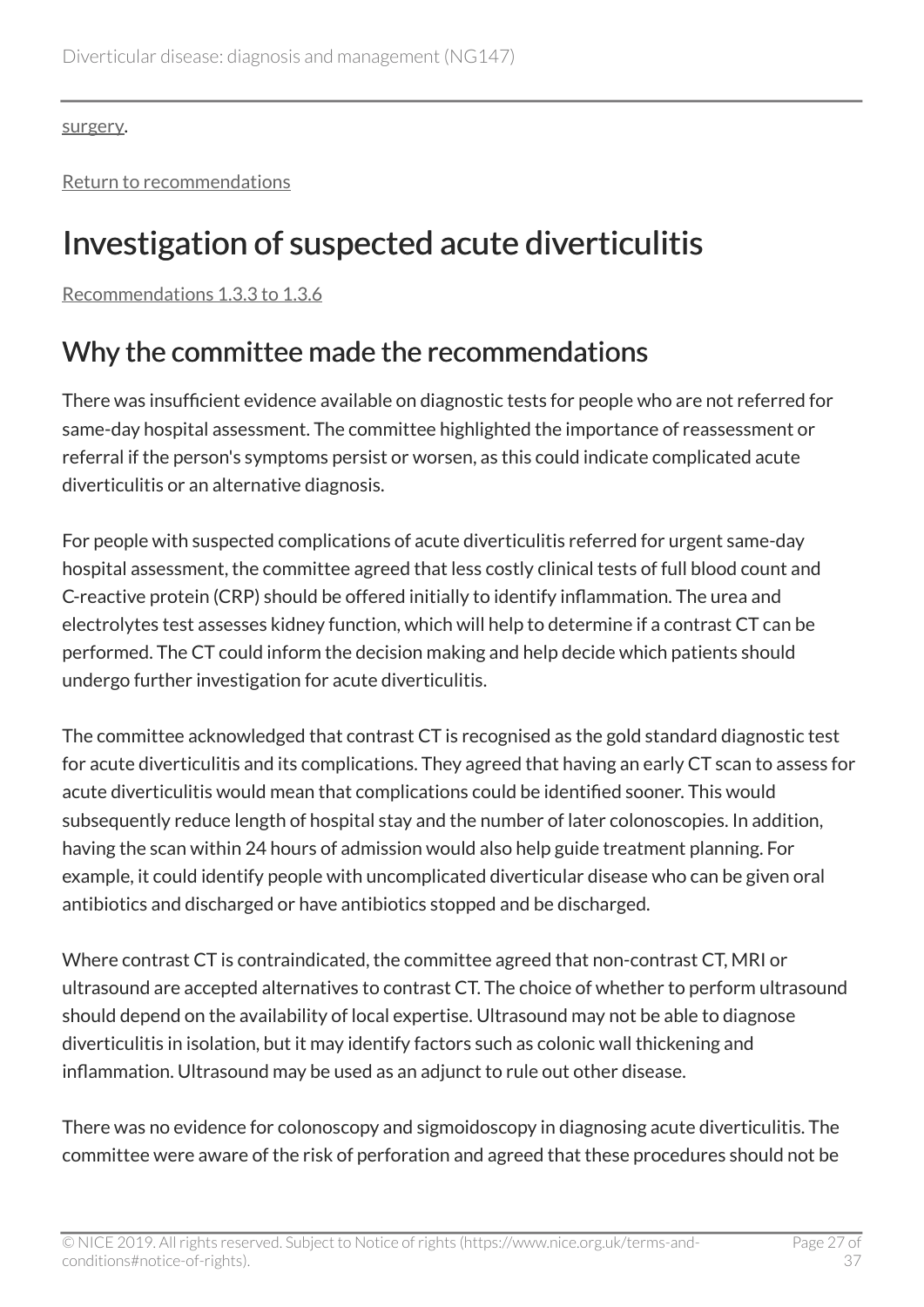offered for acute diverticulitis.

#### How the recommendations might affect practice

Full blood count and CRP are routinely used to assess for inflammation and indication of acute diverticulitis. This reflects current best practice but is not used across all NHS settings. Therefore implementing this recommendation will mean a change in practice for some providers.

Currently, 60% of people with acute diverticulitis undergo CT examination to confirm the diagnosis. This recommendation will increase the use of CT scanning. However, the increase in cost associated with this will be offset by a decrease in hospital stays, along with a decrease in use of intravenous antibiotics and potentially further endoscopy. Evidence shows that performing a CT can reduce the use of subsequent endoscopy.

Full details of the evidence and the committee's discussion are in [evidence review G: diagnostic](https://www.nice.org.uk/guidance/ng147/evidence/g-diagnostic-tests-for-acute-diverticulitis-pdf-6969106484) [tests for acute diverticulitis.](https://www.nice.org.uk/guidance/ng147/evidence/g-diagnostic-tests-for-acute-diverticulitis-pdf-6969106484)

[Return to recommendations](#page-9-0)

### <span id="page-27-0"></span>Non-surgical management of acute diverticulitis

[Recommendations 1.3.7 to 1.3.14](#page-10-0)

### Why the committee made the recommendations

For people with suspected acute diverticulitis who are not referred for urgent same-day hospital assessment, the committee agreed that watchful waiting is an option if the person is systemically well and has no comorbidities that increase the risk of infection. This decision would be in the context of shared decision making. Simple analgesia and advice can be offered. Oral antibiotics are appropriate if the person is systemically unwell but does not meet the criteria for referral with suspected complicated acute diverticulitis.

The evidence supports current practice of treating an acute episode of diverticulitis with intravenous antibiotics in secondary care. If CT confirms uncomplicated acute diverticulitis, switching to oral antibiotics does not affect outcomes. The committee recommended antibiotics for this group because they were aware of evidence that watchful waiting could increase recurrence rates and the probability of further surgery. In support of antibiotic stewardship and to avoid antibiotic resistance the committee recommended that the person should be reassessed if necessary and the need for antibiotic treatment should be reviewed.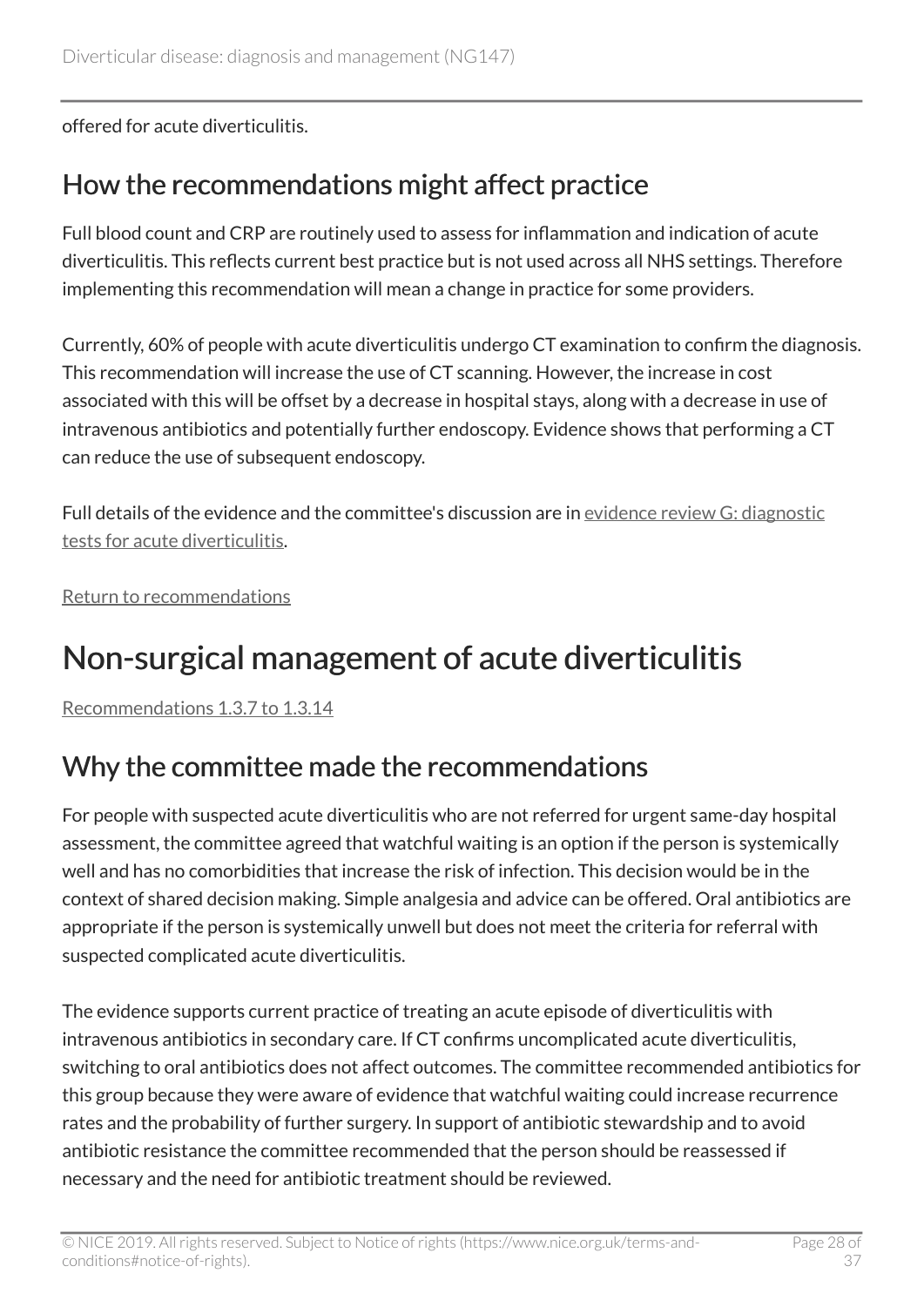The need for intravenous antibiotics should be reviewed, including whether to stop them, within 48 hours in line with current good practice on antibiotic prescribing or after the CT scan. The CT will confirm if the person has an abscess or not. The total course of antibiotic treatment should be for a maximum of 5 days and then reviewed. The duration may need to be longer in people with diverticular abscess. The duration of antibiotics used in the studies was variable and 5 days was based on current clinical practice and the knowledge and expertise of the committee.

In light of the lack of evidence on this topic, and the need to prevent antibiotic resistance, the committee considered this an important area for research. It made a [research recommendation](#page-19-1) on antibiotics for people with acute diverticulitis managed in primary care.

#### How the recommendations might affect practice

The recommendation to offer an initial treatment of intravenous antibiotics before CT scanning for confirmation reflects current practice, so there should be no change in practice. Using oral antibiotics beyond this point in place of intravenous antibiotics may reduce the resource requirement in caring for people with acute diverticulitis.

Full details of the evidence and the committee's discussion are in [evidence review H: non-surgical](https://www.nice.org.uk/guidance/ng147/evidence/h-nonsurgical-management-of-acute-diverticulitis-pdf-6969106485) [management of acute diverticulitis.](https://www.nice.org.uk/guidance/ng147/evidence/h-nonsurgical-management-of-acute-diverticulitis-pdf-6969106485)

[Return to recommendations](#page-10-0)

### <span id="page-28-0"></span>Management of abscesses in complicated acute diverticulitis

[Recommendations 1.3.15 to 1.3.25](#page-13-0)

### Why the committee made the recommendations

The quality of the evidence for this topic meant that it was not possible to demonstrate greater effectiveness of one intervention over another. The results showed harms as well as benefits of treatment. The committee therefore made recommendations based on their clinical expertise and the approaches taken in the studies. The committee highlighted the risk of sepsis and agreed that it is important to refer people with suspected diverticular abscess to secondary care for same-day assessment and treatment with intravenous antibiotics in line with the [NICE guideline on sepsis.](https://www.nice.org.uk/guidance/ng51) The committee considered this to be standard practice.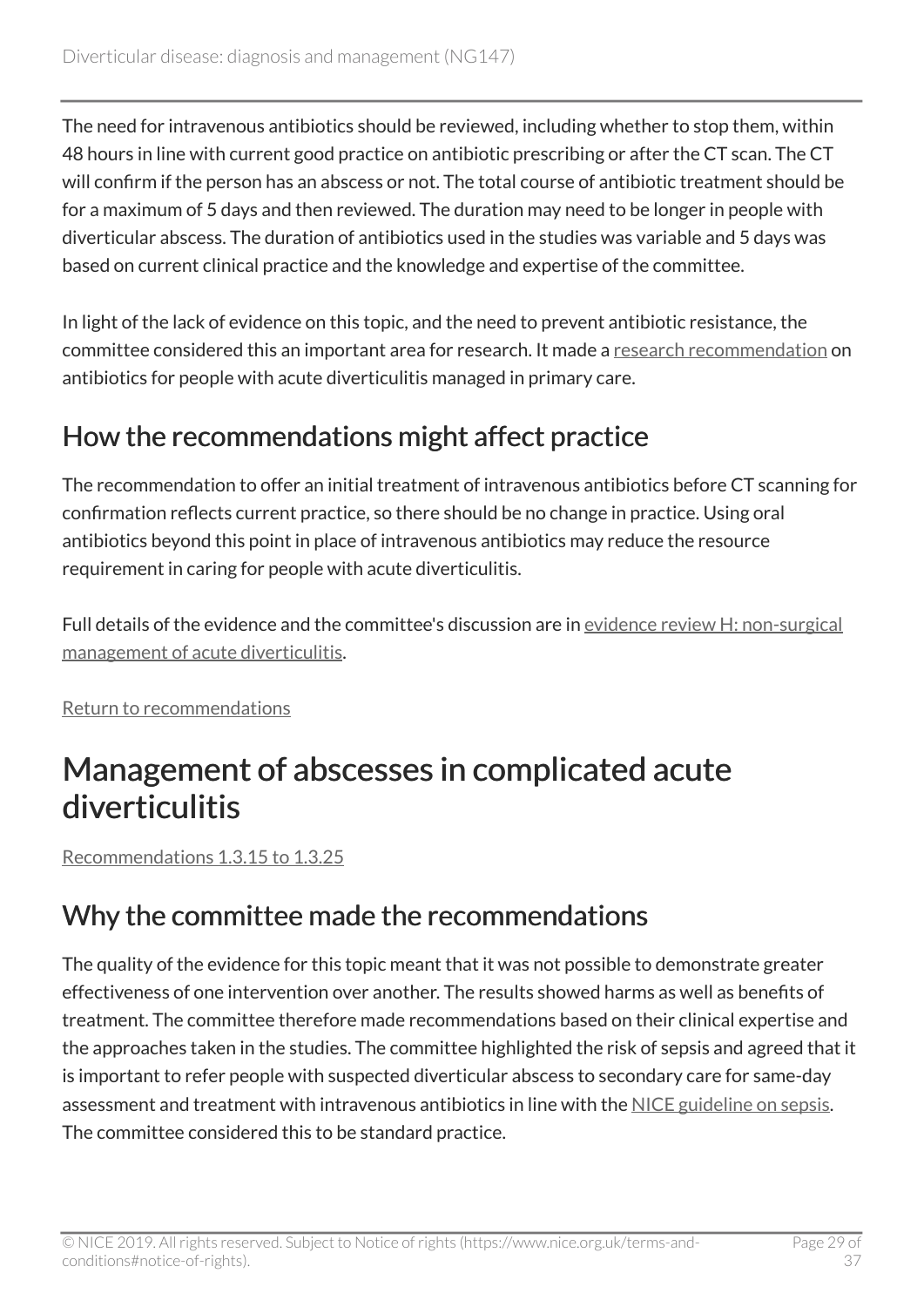The need for intravenous antibiotics should be reviewed within 48 hours in line with current good practice on antibiotic prescribing or after the CT scan. The CT will confirm if the person has an abscess or not.

The committee agreed that offering a CT scan to people with suspected diverticular abscess may help to determine the most appropriate treatment for each person based on the characteristics of the abscesses, such as size and location. This was based on clinical experience and the fact that most of the included studies used CT scans to confirm and assess abscesses. Non-contrast CT, MRI or ultrasound (depending on local expertise) should be offered if contrast CT is contraindicated.

The committee also decided that only abscesses greater than 3 cm should be considered for percutaneous drainage because of technical difficulties in performing this procedure on smaller abscesses. This was based on clinical expertise and was the approach taken by most of the included studies.

The committee agreed that if percutaneous drainage is an anatomically feasible option this could be considered alongside a discussion with the patient about the risks and benefits of surgery. In people with a CT-confirmed diverticular abscess, re-imaging may be considered if the condition does not improve clinically of if there is deterioration. This will guide the management strategy – for example, if further surgery is needed or if a previous collection that was not drainable percutaneously (for example because it was too small) is now drainable.

#### How the recommendations might affect practice

The recommendations reflect current practice.

Full details of the evidence and the committee's discussion are in [evidence review N: percutaneous](https://www.nice.org.uk/guidance/ng147/evidence/n-percutaneous-drainage-versus-resectional-surgery-for-the-management-of-abscesses-pdf-250887833177) [drainage versus resectional surgery for the management of abscesses.](https://www.nice.org.uk/guidance/ng147/evidence/n-percutaneous-drainage-versus-resectional-surgery-for-the-management-of-abscesses-pdf-250887833177)

[Return to recommendations](#page-13-0)

### <span id="page-29-0"></span>Management of bowel perforations in complicated acute diverticulitis

[Recommendation 1.3.26](#page-14-0)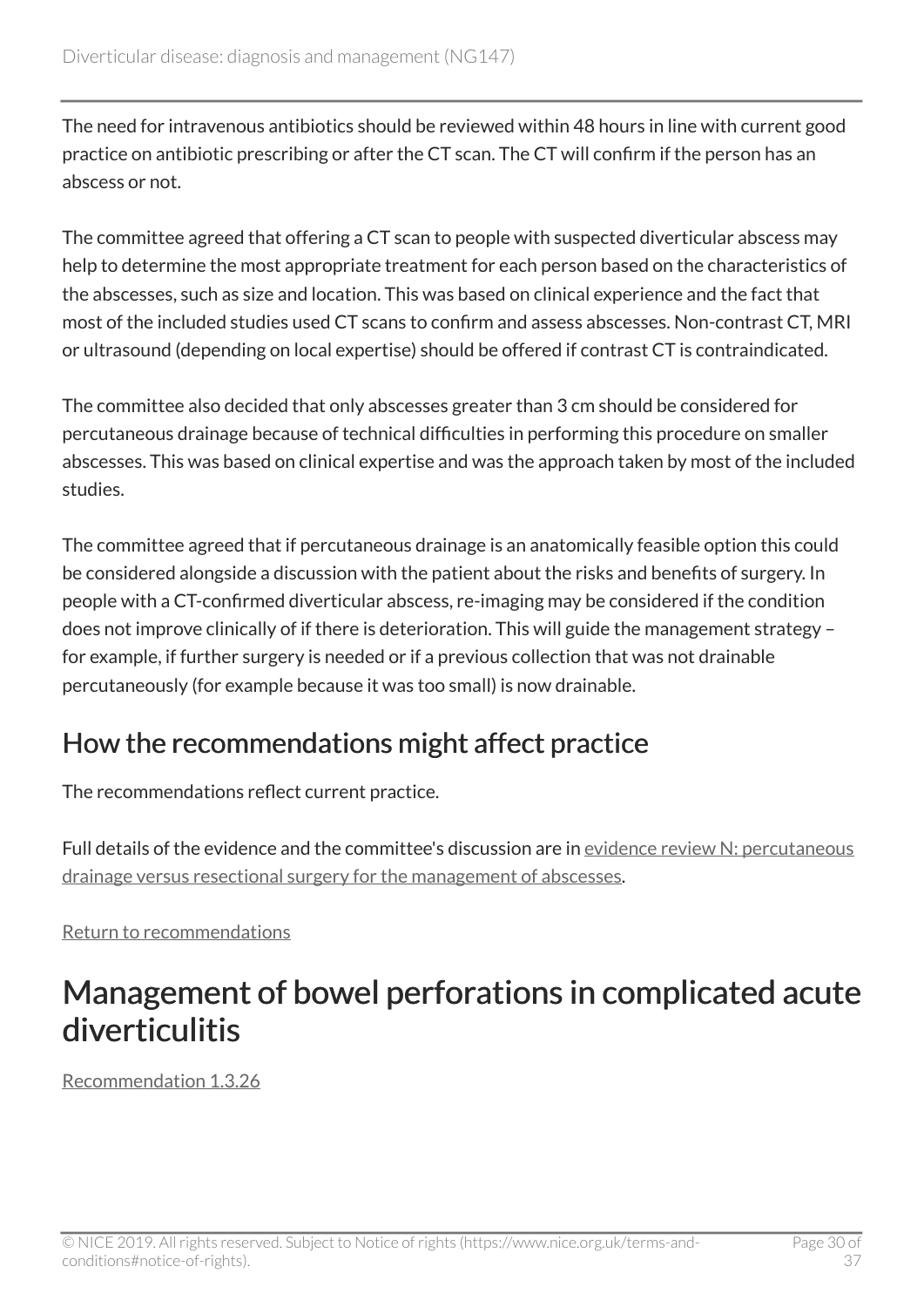#### Why the committee made the recommendation

The committee noted that, based on the evidence, there appeared to be few differences between resection of the bowel and lavage in terms of patient outcomes. The committee agreed that for people with diverticular perforations with generalised peritonitis, both options should be discussed and a decision made based on patient preferences. A patient decision table has been developed to support this discussion.

No evidence was found for the treatment of faecal peritonitis (also known as Hinchey stage IV perforation). But the committee agreed that resection of the bowel is better than lavage because it is the only way to prevent further faecal contamination of the peritoneal cavity.This is because of the more serious nature of this condition indicated by the presence of faeces in the peritoneal cavity.

#### How the recommendation might affect practice

The committee considered that lavage is not commonly used in the UK for treating diverticular perforation. Implementing this recommendation may therefore require a change from current practice by the majority of providers.

Full details of the evidence and the committee's discussion are in [evidence review O: laparoscopic](https://www.nice.org.uk/guidance/ng147/evidence/o-laparoscopic-lavage-for-the-management-of-bowel-perforations-pdf-250887833178) [lavage for the management of bowel perforations.](https://www.nice.org.uk/guidance/ng147/evidence/o-laparoscopic-lavage-for-the-management-of-bowel-perforations-pdf-250887833178)

[Return to recommendations](#page-14-0)

### <span id="page-30-0"></span>Anastomosis for people with complicated acute diverticulitis

[Recommendation 1.3.27](#page-15-0)

### Why the committee made the recommendation

The committee agreed that there was too much uncertainty surrounding most of the evidence to recommend one intervention over the other for complicated acute diverticulitis. Very few outcomes indicated a clinical benefit of either primary anastomosis or temporary stoma. For this reason, the committee concluded that both primary anastomosis (which is a join in the bowel, with or without diverting stoma) and Hartmann's procedure should be options for people admitted to surgery for this condition. Based on the expertise and knowledge of the committee, surgeon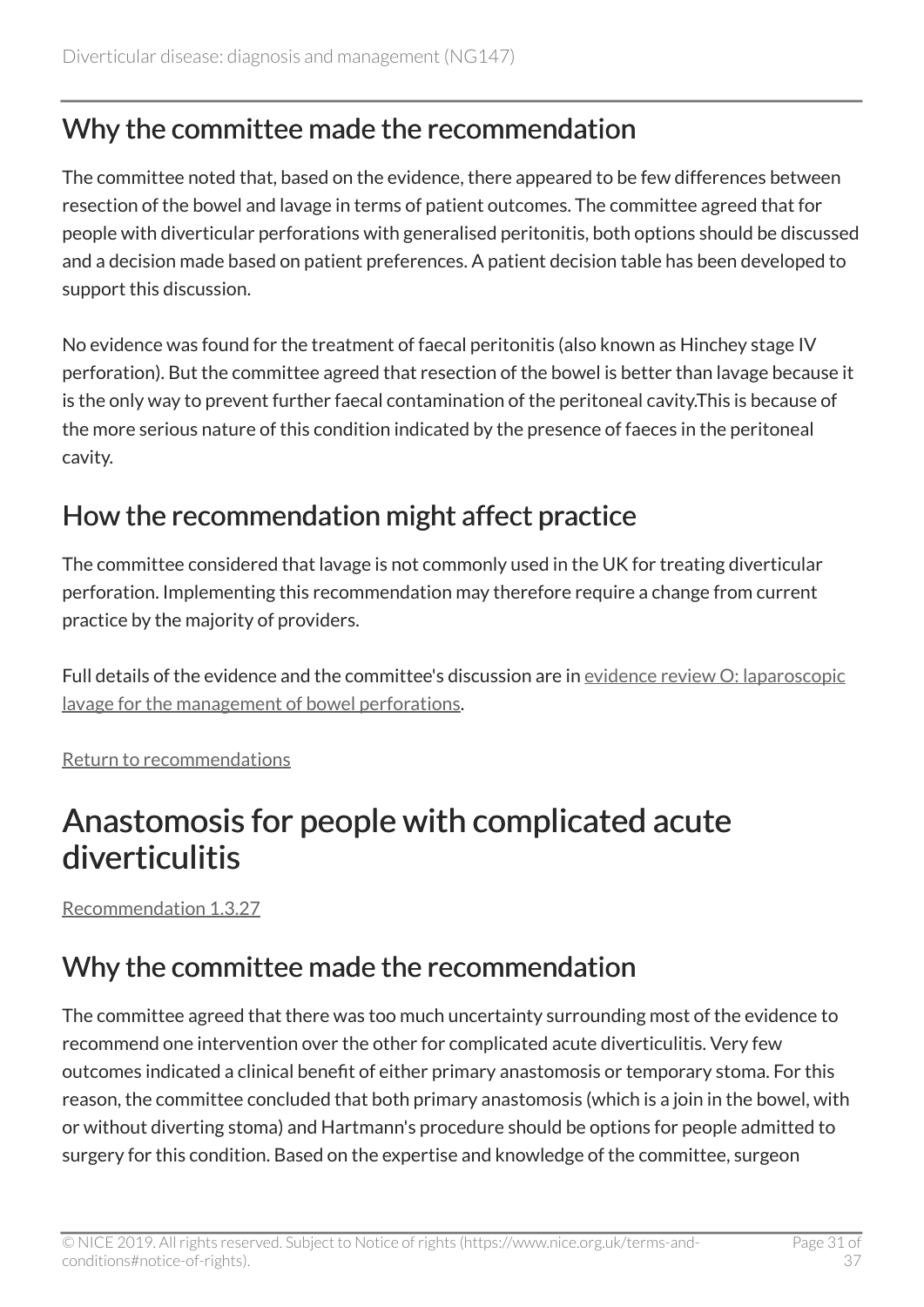experience, the patient's age, any other conditions the patient has and how well they can carry out everyday activities and patient condition should be considered.

In the emergency setting frail patients with multiple medical problems who have sepsis at the time of surgery may benefit from a Hartmann's procedure instead of a primary anastomosis (with or without diverting stoma) as this removes the risk of a subsequent anastomotic leak. However, the committee recognised that patients having a stoma in this setting often find these are permanent and not reversed.

#### How the recommendation might affect practice

The recommendation reflects current practice.

Full details of the evidence and the committee's discussion are in [evidence review M: primary](https://www.nice.org.uk/guidance/ng147/evidence/m-primary-versus-secondary-anastomosis-timing-of-anastomosis-in-complicated-acute-diverticulitis-pdf-250887833176) [versus secondary anastomosis \(timing of anastomosis\) in complicated acute diverticulitis](https://www.nice.org.uk/guidance/ng147/evidence/m-primary-versus-secondary-anastomosis-timing-of-anastomosis-in-complicated-acute-diverticulitis-pdf-250887833176).

[Return to recommendations](#page-15-0)

### <span id="page-31-0"></span>Bowel resection for people with complicated acute diverticulitis

[Recommendation 1.3.28](#page-15-0)

### Why the committee made the recommendation

No evidence was found on the extent of bowel resection for people with acute diverticulitis. A recommendation was developed based on the experience of the surgeons on the committee. Committee members discussed the difference between resecting back to normal bowel and resecting back to compliant bowel. The committee agreed that 'normal bowel' could be interpreted by some as bowel without diverticula, rather than bowel that is soft, unthickened and unaffected by inflammation. To avoid this confusion, resecting back to the compliant bowel, which refers to bowel that is functional and is not restricted in terms of movement, was included in the recommendation and reflects the current advice by national bodies.

### How the recommendation might affect practice

The recommendation reflects current practice.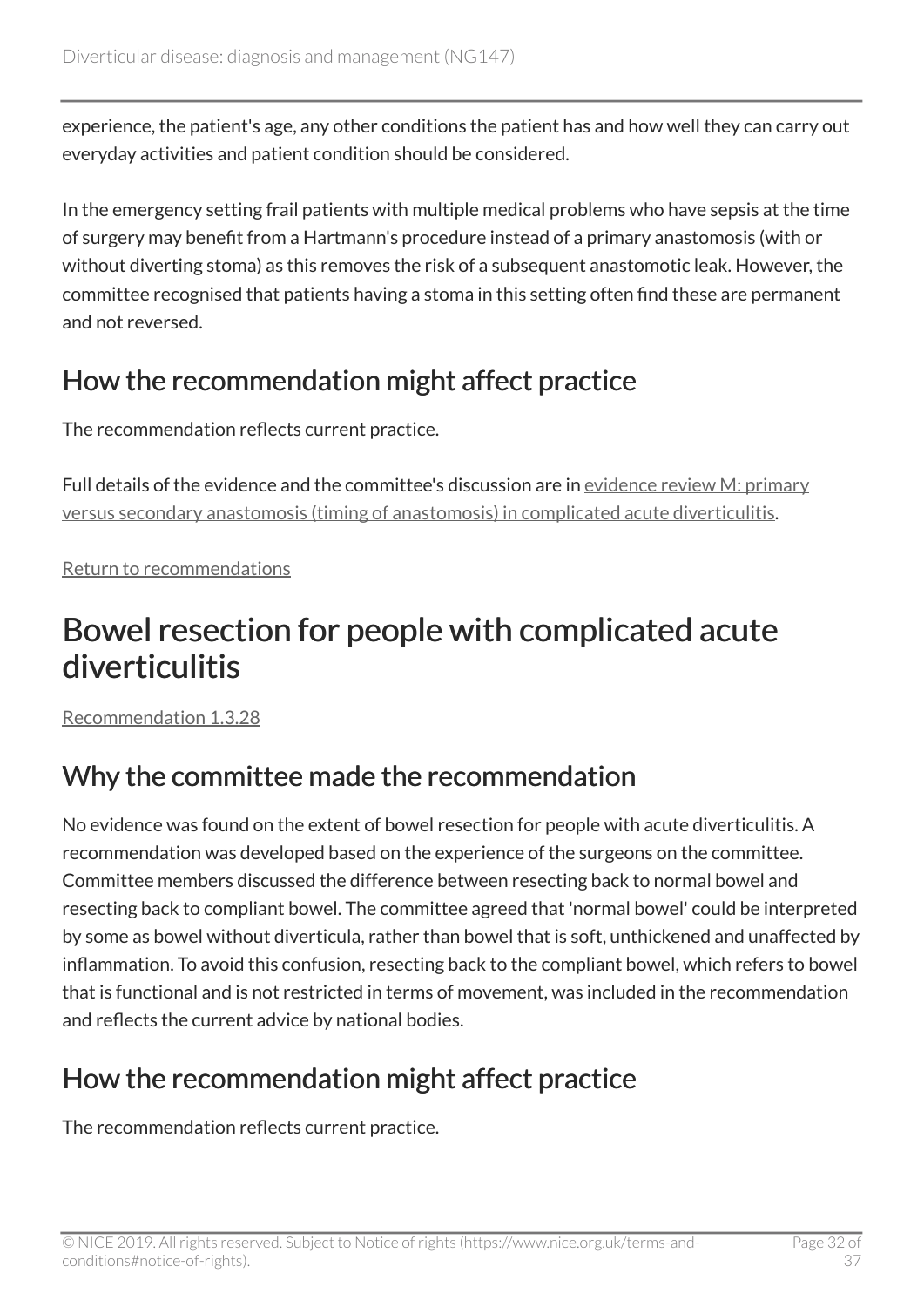Full details of the evidence and the committee's discussion are in [evidence review L: management](https://www.nice.org.uk/guidance/ng147/evidence/l-management-of-complicated-acute-diverticulitis-extent-of-colectomy-pdf-250887833175) [of complicated acute diverticulitis – extent of colectomy](https://www.nice.org.uk/guidance/ng147/evidence/l-management-of-complicated-acute-diverticulitis-extent-of-colectomy-pdf-250887833175).

[Return to recommendations](#page-15-0)

### <span id="page-32-0"></span>Elective surgical management after resolution of complicated acute diverticulitis

[Recommendation 1.3.29](#page-16-1)

#### Why the committee made the recommendation

The committee concluded that there was insufficient evidence to say whether laparoscopic resection or open resection was the better management option for people who have recovered from complicated acute diverticulitis but who have continuing symptoms.

#### How the recommendation might affect practice

The recommendation reflects current practice.

Full details of the evidence and the committee's discussion are in [evidence review K: laparoscopic](https://www.nice.org.uk/guidance/ng147/evidence/k-laparoscopic-versus-open-sigmoid-resection-for-acute-diverticulitis-pdf-250887833174) [versus open sigmoid resection for acute diverticulitis](https://www.nice.org.uk/guidance/ng147/evidence/k-laparoscopic-versus-open-sigmoid-resection-for-acute-diverticulitis-pdf-250887833174).

[Return to recommendations](#page-16-1)

# <span id="page-32-1"></span>Timing of surgery for complicated acute diverticulitis Why the committee did not make any recommendations

In the studies in the evidence reviewed people were offered an intervention based on demographic and clinical characteristics. This meant it was difficult to assess the true effect of interventions on patient outcomes. Therefore the committee decided not to make any practice recommendations.

The committee thought this was an area that needed further research and therefore developed a [research recommendation.](#page-19-1)

Full details of the evidence and the committee's discussion are in [evidence review J: timing of](https://www.nice.org.uk/guidance/ng147/evidence/j-timing-of-surgery-for-complicated-acute-diverticulitis-pdf-250887833173) [surgery for complicated acute diverticulitis.](https://www.nice.org.uk/guidance/ng147/evidence/j-timing-of-surgery-for-complicated-acute-diverticulitis-pdf-250887833173)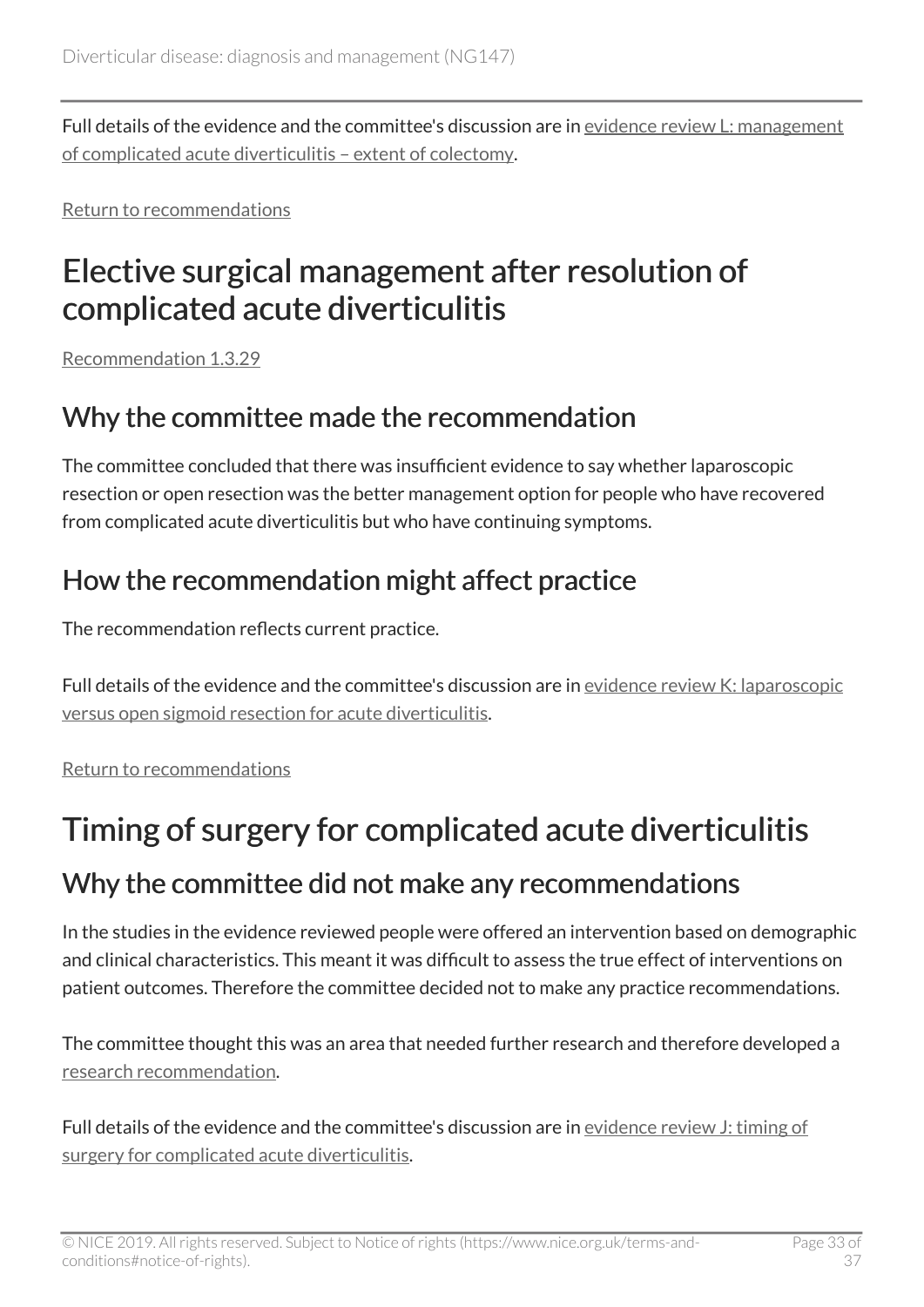[Return to recommendations](#page-16-2)

## <span id="page-33-0"></span>Management of recurrent acute diverticulitis

[Recommendation 1.3.30](#page-16-3)

#### Why the committee made the recommendation

The committee noted that the evidence supported current practice of not using an aminosalicylate in managing recurrent diverticulitis. Aminosalicylates are not licensed to treat diverticulitis in the UK and there is little evidence to support their use in this area.

The committee agreed that there was insufficient evidence to support the use of antibiotics to prevent recurrent diverticular disease. In support of antibiotic stewardship and to avoid antibiotic resistance the committee recommended not offering antibiotic treatment.

### How the recommendation might affect practice

The recommendation to not offer an aminosalicylate or antibiotics for the prevention of recurrent diverticulitis reflects current practice. Therefore the committee agreed there should be no change in practice.

Full details of the evidence and the committee's discussion are in [evidence review P: management](https://www.nice.org.uk/guidance/ng147/evidence/p-management-of-recurrent-acute-diverticulitis-pdf-250887833179) [of recurrent acute diverticulitis.](https://www.nice.org.uk/guidance/ng147/evidence/p-management-of-recurrent-acute-diverticulitis-pdf-250887833179)

[Return to recommendations](#page-16-3)

## <span id="page-33-1"></span>Information

[Recommendations 1.4.1 to 1.4.3](#page-16-4)

#### Why the committee made the recommendations

There was limited evidence on the support and information needed for people with diverticulosis, diverticular disease and diverticulitis and their families and carers. The evidence was from a symptom-based questionnaire and reported on the timing and success of surgery and symptoms. The committee agreed that it is important for those affected to have relevant information on these topics, but also used its knowledge and experience to expand on these topics in the recommendations.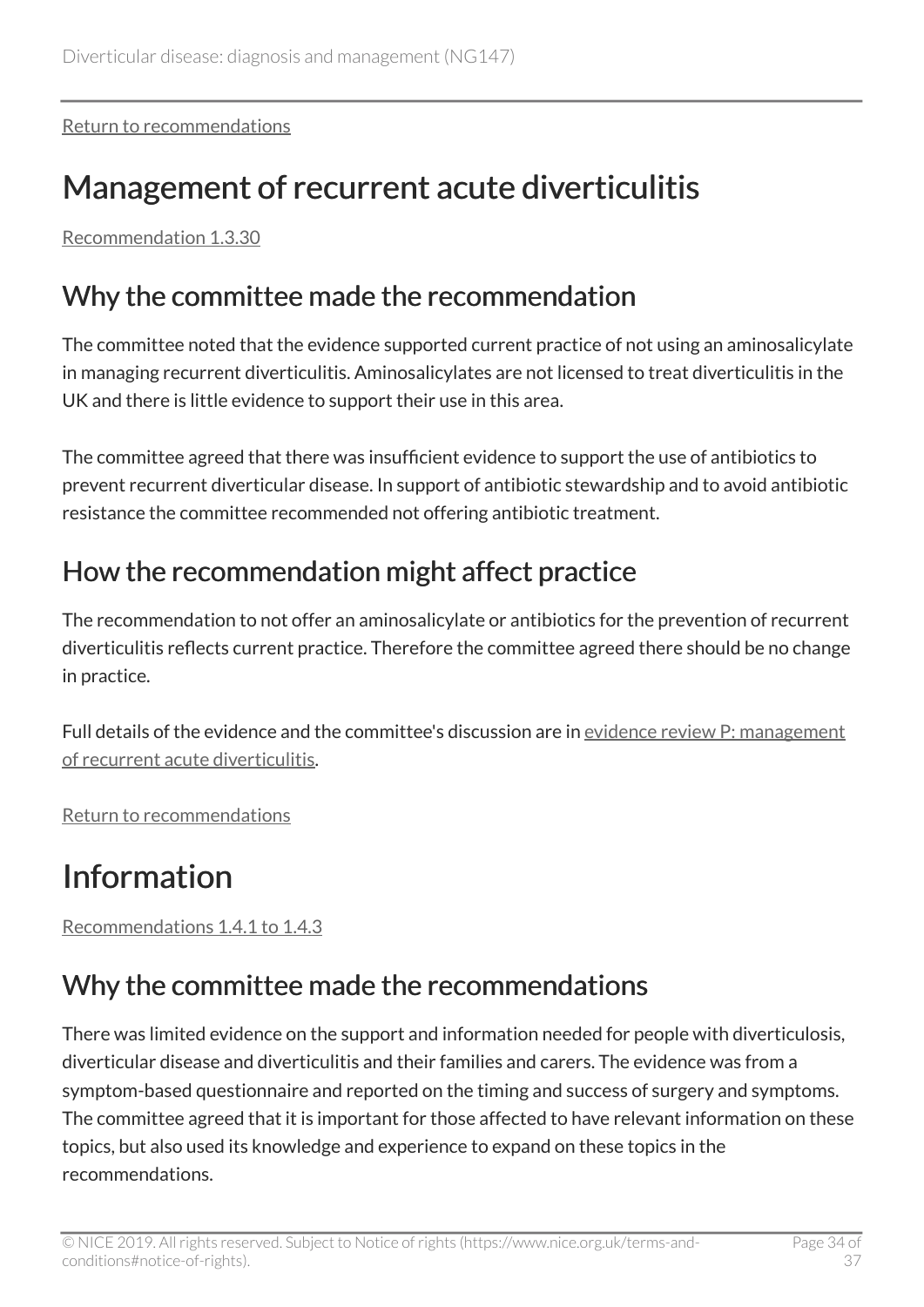The committee decided that given the limited evidence, this is an area that needs further research to identify the type of information people want. Therefore they made a [research recommendation](#page-19-1).

#### How the recommendations might affect practice

The recommendation reflects current practice.

Full details of the evidence and the committee's discussion are in [evidence review Q: information](https://www.nice.org.uk/guidance/ng147/evidence/q-information-and-support-pdf-250887833180) [and support.](https://www.nice.org.uk/guidance/ng147/evidence/q-information-and-support-pdf-250887833180)

[Return to recommendations](#page-16-4)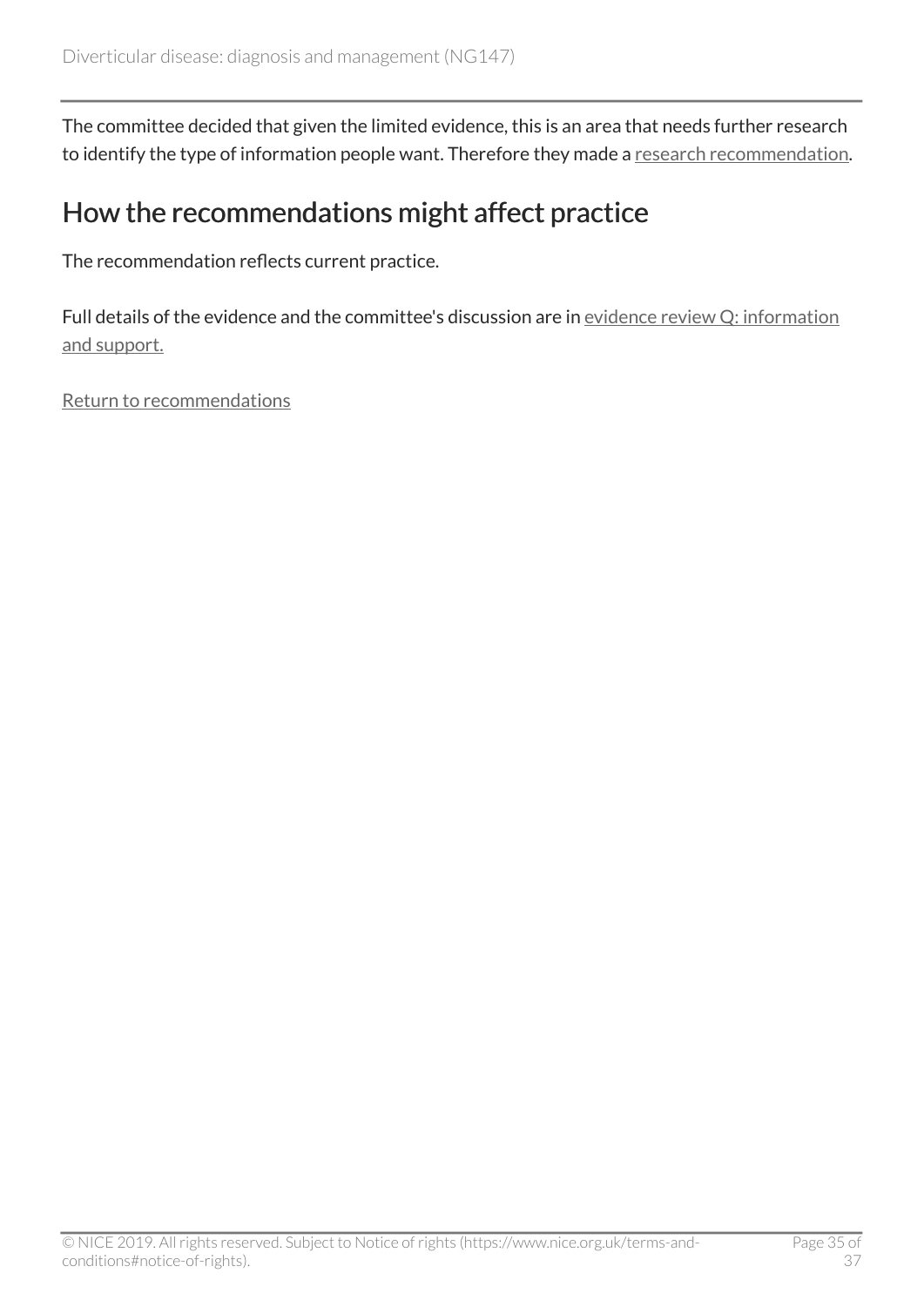# <span id="page-35-0"></span>**Context**

Diverticulosis is a digestive condition characterised by small pouches (diverticula) that protrude from the walls of the large intestine.

The true prevalence of diverticulosis is difficult to determine because most patients are asymptomatic. It is age dependent and relatively uncommon in people aged under 40, although in recent years there has been a dramatic rise in the prevalence in this age group. In people aged over 65 the prevalence is up to 65%.

About 80 to 85% of people affected by diverticulosis remain asymptomatic, and 10 to 15% develop symptomatic diverticular disease including acute diverticulitis and its complications (perforation, abscess formation, haemorrhage, fistula and obstruction).

Key aspects of this guideline include the management of diverticulosis, diagnosis and management of diverticular disease, acute diverticulitis and complicated acute diverticulitis

Areas of the guideline with the potential for the greatest impact on practice include CT scanning for acute diverticulitis and offering resection or lavage for bowel perforations.